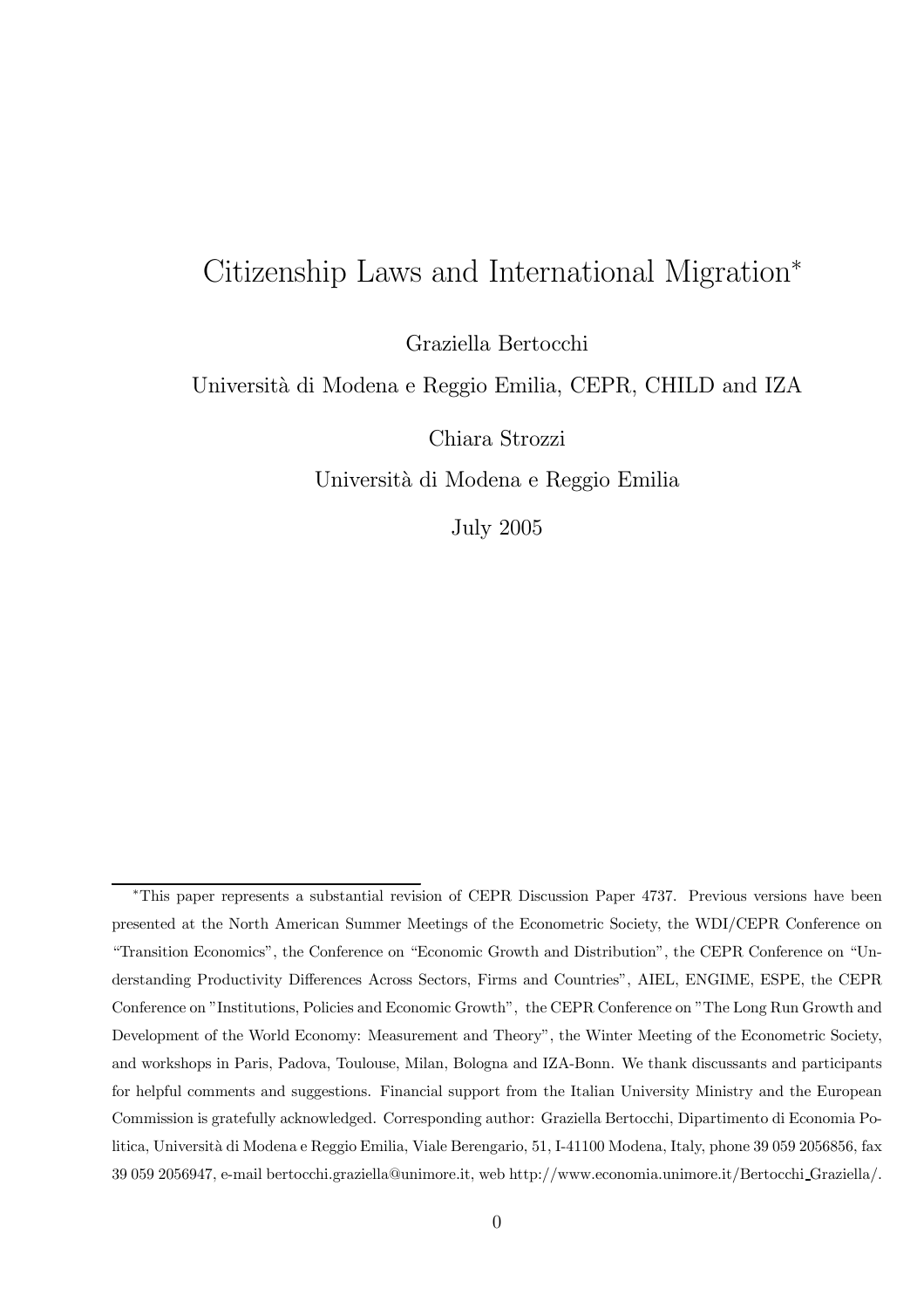#### ABSTRACT

We investigate the origin and evolution of the legal institution of citizenship. We compile a data set across countries of the world which documents how citizenship laws have evolved from the jus soli and the jus sanguinis traditions established in the course of the 19th century. After World War II, citizenship laws are shown to be shaped by migration flows and the legal tradition, with a tendency towards convergence towards an intermediate degree of inclusiveness. We also control for the influence of additional factors such as the degree of democracy, border stability, the welfare burden, cultural characteristics, and colonial history.

JEL Classification Numbers: P16, K40, F22, O15.

Key Words: citizenship laws, international migration, legal origins, democracy, borders.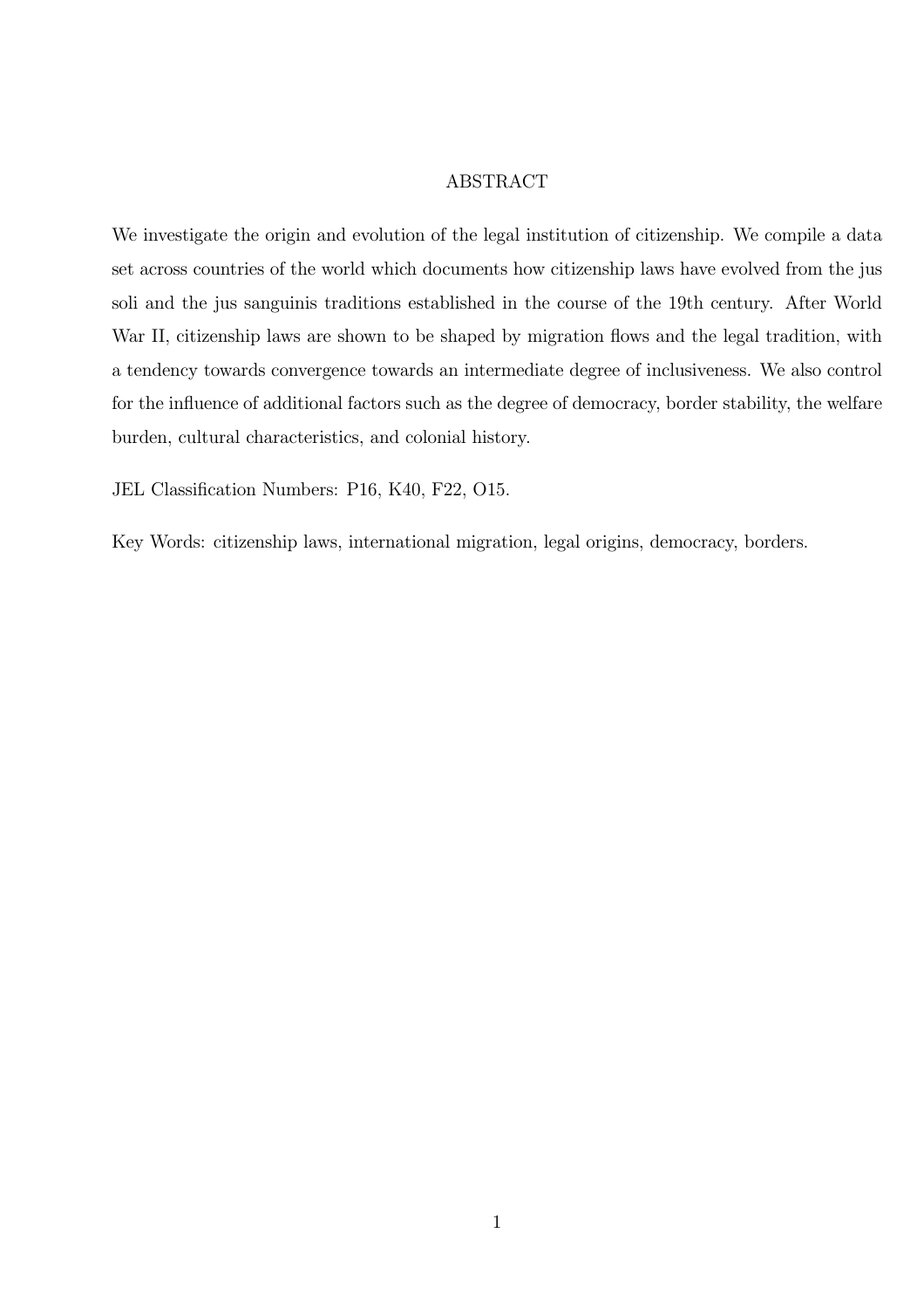### 1 Introduction

Each country of the world has established a complex system of legal rules that govern the attribution of citizenship. Because of the increasing pressure of international migration, citizenship laws have moved to center stage on policy agendas. By regulating the inclusion of newcomers within societies that exhibit unprecedented diversity, these legal institutions represent powerful tools to promote social cohesion and preserve common traditions, with implications not only for immigration policy, but also for labor markets, welfare programs, and international relations.

We investigate the origin and evolution of the legal institution of citizenship from a political economy perspective with a specific focus on the laws that regulate the access to citizenship at birth. Such laws come from two broad traditions, common and civil law. The former applies the jus soli (i.e., through birthplace) principle, according to which the child of an immigrant is a citizen, as long as he is born in the country of immigration. The United States are the archetypal example of such an arrangement. The latter applies the jus sanguinis (i.e., through parental descent) principle, according to which a child inherits citizenship from his parents, independently of where he is born. Countries in Continental Europe have traditionally applied this kind of legislation.

Our first goal has been to assemble a new data set covering citizenship laws in a large number of countries which also captures their evolution, starting from legal provisions established in the 19th century or even earlier. During the 20th century, citizenship laws have gone through a process of adaptation, with a marked acceleration after WW2. We investigated which factors can account for the observed patterns of evolution, and found a systematic influence of migration flows and the original laws, but also of the degree of democracy, border stability, the welfare burden, cultural characteristics and colonial history.

This paper represents a first application to the question of citizenship policy of the comparativelegal approach. More generally, it contributes to a research program which has focused on the historical determinants of institutions. Moreover, it adds to research on international migration in a long-term perspective. It is therefore related to several separate branches of the literature.

The stream of research into which this paper perhaps fits more naturally is the literature on legal theory initiated by La Porta et al. (1998). The basic premise of this research line is the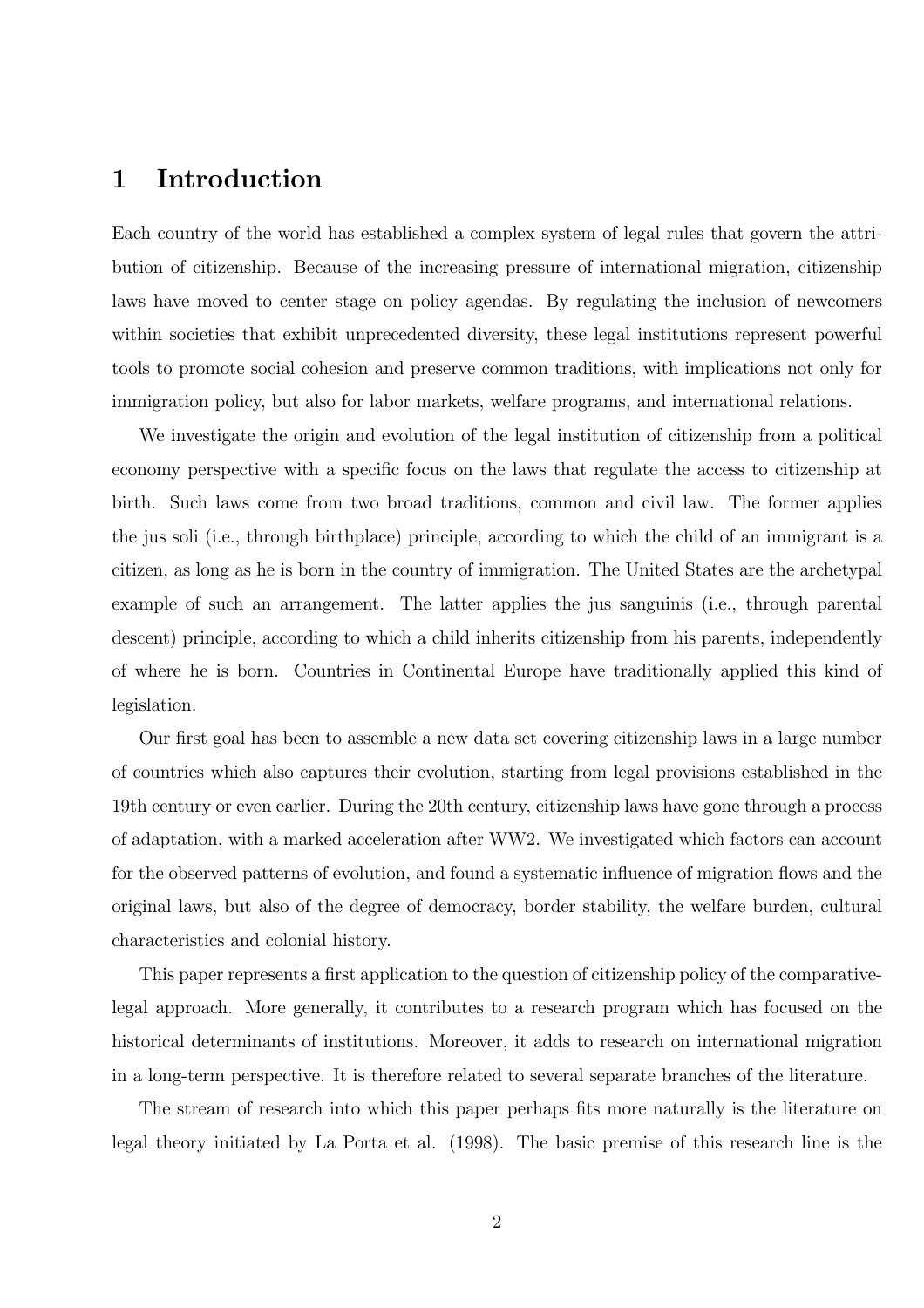recognition that laws in different countries are adopted or transplanted from a few legal traditions and that the resulting legislative bodies reflect both the influence of the legal origin and the subsequent revision specific to individual countries.<sup>1</sup> We add to this stream by focusing on the determinants of the dynamic adaptation of nationality rules.

The historical experience of international migration, and its relationship with policy and institutions, has recently been the focus of a number of studies. O'Rourke (1991), Hatton (1995, 2004), Taylor and Williamson (1997), Hatton and Williamson (1998, 2005a) and Chiswick and Hatton (2003) examine world migration over the past centuries, exploring its determinants and its impact on the host countries' labor markets and income distribution. Timmer and Williamson (1998), Hatton and Williamson (2004) and Bertocchi and Strozzi (2005) study the immigration policies enacted in the 19th century. Recent developments in the debate on immigration are surveyed by Borjas (1994). Within the literature on the historical determinants of institutions, Engerman and Sokoloff (2002) and Acemoglu et al. (2001) do consider colonial migration as one of the factors shaping institutions and in turn economic development. A related stream of the literature has modeled the political economy of migration, with contributions by Razin et al. (2002), Benhabib (1996), and Gradstein and Shiff (2004), while O'Rourke and Sinnott (2003) and Mayda (2005) estimate voters' attitudes towards immigration. None of these papers, however, considers the role of citizenship laws.

Recent work by Alesina and Spolaore (1997) and Bolton and Roland (1997) on the optimal determination of the size of nations, and thus state borders, is also relevant to our approach, both because country size in this literature is the same as population size and is potentially influenced by migration and by the legal status of immigrants, and also because borders play an important role on the determination of citizenship rules.

The rest of the paper is organized as follows. Section 2 reviews the historical and legal background for the issues we raised. Section 3 presents a simple theoretical framework for thinking about the determinants of citizenship laws. Section 4 describes our data set on citizenship laws around the world. Section 5 illustrates our empirical strategy, which is then applied in Section 6. Section 7 concludes and indicates directions for future research. The Data Appendix collects

<sup>&</sup>lt;sup>1</sup>While La Porta et al. (1998) focus on legal protection of investor rights, legal theories have been tested in other areas, such as labor regulation in Botero et al. (2004) and the quality of government in La Porta et al. (1999).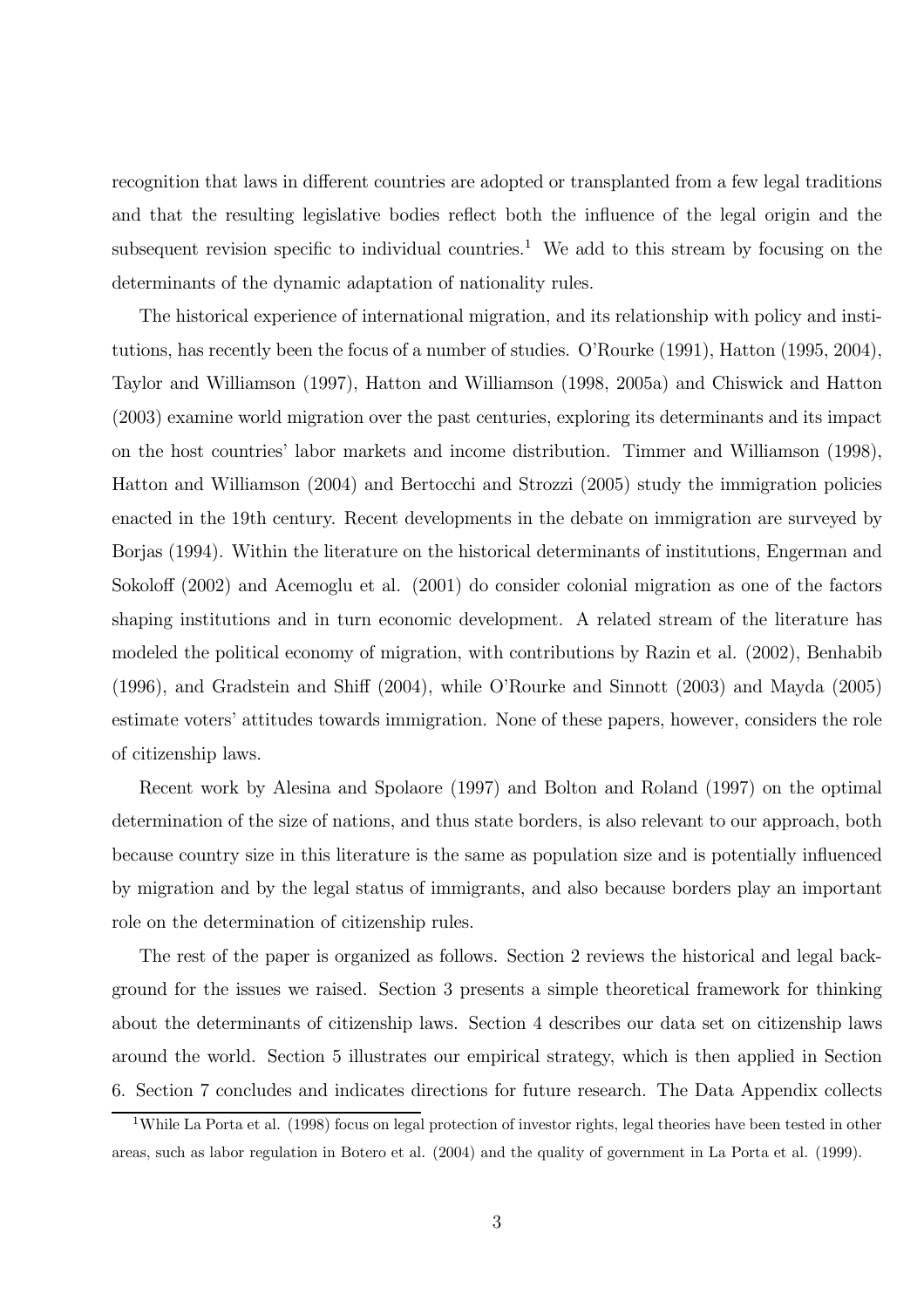information about the data employed, other than those in the original data set on citizenship laws.

# 2 Historical and legal background

Citizenship is a legal institution that designates full membership in a state and the associated rights and duties. There are several ways to acquire citizenship: at birth, by naturalization, by marriage. While we will consider all aspects of citizenship acquisition, we focus primarily on citizenship acquisition at birth, since these specific provisions can be linked directly to the two well-defined bodies of common and civil law, the first applying the birthplace principle (jus soli), the second the bloodline principle (jus sanguinis). Therefore we concentrate on citizenship acquisitions by second-generation immigrants, i.e., the children born of first-generation immigrants in the immigration country. In jus soli countries, an immigrant's child is automatically a citizen, while in jus sanguinis countries a child inherits citizenship from his parents independently of birthplace. Were a population and a territory to match each other exactly, the above distinction would be irrelevant but it does make a difference in the presence of international migration. In particular, regimes associated with jus soli are presumed to be more inclusive towards newcomers, while regimes based on jus sanguinis tend to embed an ethnic character.

In 18th century Europe jus soli was the dominant criterion, following feudal traditions which linked human beings to the lord who held the land where they were born. The French Revolution broke with this heritage and with the 1804 civil code reintroduced the ancient Roman custom of jus sanguinis. Continental modern citizenship law was subsequently built on these premises. During the 19th century the jus sanguinis principle was adopted throughout Europe and then transplanted to its colonies. By imitation, Japan also adopted jus sanguinis in this phase. On the other hand, the British preserved their jus soli tradition and spread it through their own colonies, starting with the United States where it was later encoded in the Constitution. By the end of the 19th century, the process of nation-state formation and the associated codification effort, were completed in Continental Europe, while at the same time the revolutionary phase was over in those countries that had been the subject of the earlier colonization era and 19th century colonization had extended the process of transplantation of legal tradition to the rest of the world. Therefore, at that stage, most countries of the world had established specific provisions regarding citizenship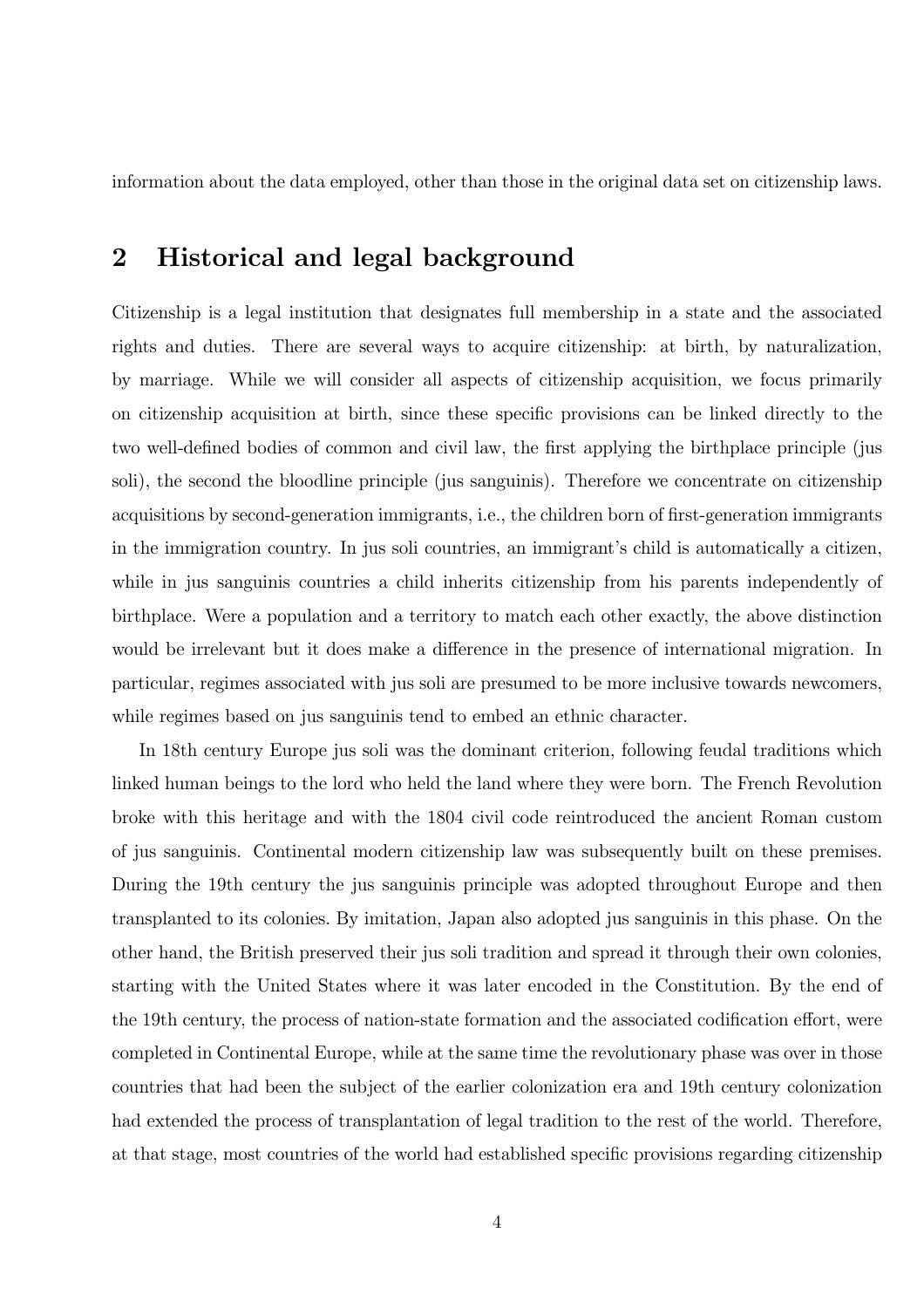acquisition within a relatively well-developed legal system, with jus soli being the norm in common law countries, and jus sanguinis regulating citizenship law in most civil law countries. However, the next century witnessed a continuous process of transformation of citizenship laws across the world, with a marked acceleration after WW2.

Political scientists and legal scholars have long acknowledged the importance of citizenship rules and have made significant contributions toward the understanding of the factors that shape them. In the face of the increasing scale and pace of international migration, the pioneering work by Marshall (1950), which defined membership within a bounded nation-state equipped with a common culture, has quickly become outdated. Modern sociopolitical theories have pointed to two main factors as the determinants of citizenship laws dynamics: legal tradition, and the disconnection between territory and population which is provoked by migration flows (Weil, 2001). When a legal tradition is perceived to fulfil the interest of the state in terms of migration, the core of national legislation is maintained. In the classic lands of immigration - the US, Canada and Australia - jus soli was therefore sustained for a protracted period of time, while Continental Europe long relied on jus sanguinis to maintain links with the descendants of its emigrants. However, the historical experiences of immigration and emigration gradually affected the original set of rules, with a tendency toward convergence which accelerated after WW2. Through a survey of 25 nationality laws, Weil (2001) shows that most jus soli countries have indeed become more restrictive while some jus sanguinis countries have added jus soli provisions. For instance, traditional jus soli countries such as Australia and the UK, pressed by unsustainable inflows of migrants, have turned toward more restrictive terms to gain citizenship by birthplace. By contrast, the presence of a growing immigrant stock pushed jus sanguinis countries in Europe toward the adoption of a more inclusive concept of citizenship. While France anticipated this tendency by almost two centuries, most other European countries in more recent days have at the very least formally included double jus soli (i.e., automatic citizenship acquisition for third-generation immigrants) in their legislation. On the other hand, the UK and Ireland, as countries of emigration, progressively added sanguinis provisions, while the presence of a large stock of emigrants may exert opposite pressure to restrict the prerequisites to acquire citizenship by descent. The overall tendency toward convergence around a combination of jus soli and jus sanguinis provisions inevitably occurs, again according to Weil, as long as a country starts perceiving itself as a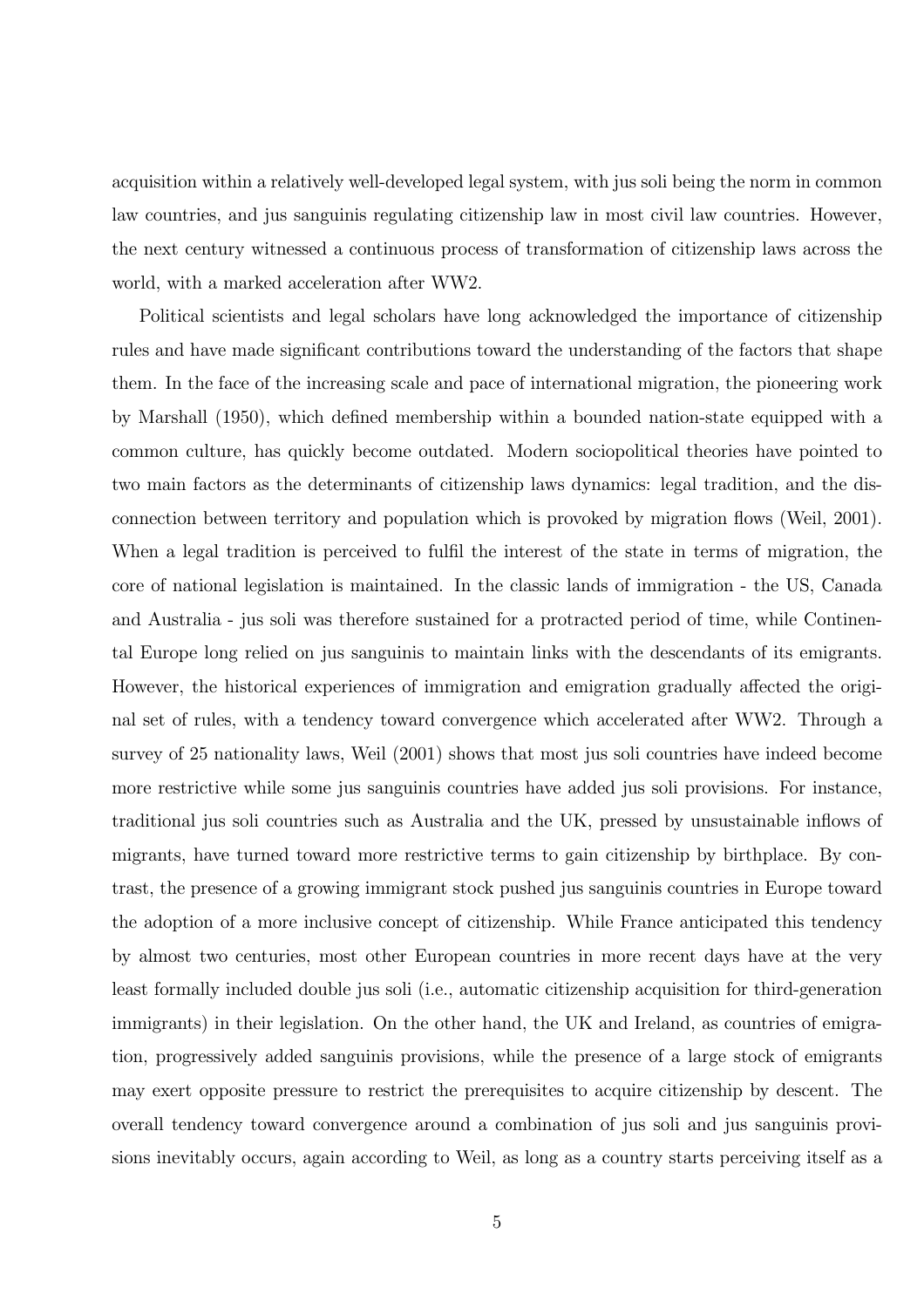country of immigration rather than of emigration, and provided that the following two additional conditions are satisfied: consolidation of democratic values and stabilization of state borders. A commitment to democracy leads naturally to a more assimilative attitude toward aliens, while the stabilization of borders tends to reduce the pressure to preserve a national identity through jus sanguinis. Achieving border stability after the fall of the Berlin wall was a decisive factor in pushing Germany towards the long-delayed adoption of jus soli elements in the face of a large stock of disenfranchised immigrants. Likewise, the attempt to preserve an ethnic heritage through jus sanguinis has played a crucial role in countries such as the former socialist in Eastern Europe and Asia, which have gone through a recent period of turmoil. The same tendency had emerged earlier on during the decolonization phase. To sum up, convergence of citizenship laws to a mix of jus soli and sanguinis has been linked to the presence of a large immigrant stock, stable borders and a consolidated democracy, and is prevented when one of these conditions are not satisfied.

An additional factor that has been the subject of debate is the influence of national character and culture. The theory advanced by Brubaker (1992) focuses on France and Germany as two antagonistic kinds of nationhood, the former more assimilationist, the latter more ethnocentric, which also differ in their definitions of citizenship. German citizenship law has always been restrictive toward non-Germans, while France, confident in transforming immigrants into French people, was expansionist toward them. Weil (2001), however, does not find evidence of the existence of a causal link between national identity and nationality laws.

Finally, since citizenship rights are linked to the ability to enjoy welfare benefits, and to determine them through voting, citizenship policy has been associated with the nature of the welfare state, with a large government - as in Germany, or the Scandinavian countries - representing a potential obstacle to the application of jus soli (Joppke, 1998). This argument, however, must be weighted against the potential gain, for countries with expensive pension systems, from the impact of relatively young immigrants on the average age of the population. The relative thickness of the concept itself of citizenship, if compared to residency, is a related, potentially relevant consideration: in the US, for instance, citizenship is relatively thin, in the sense that it confers few additional benefits if compared with residency.

In the next subsections we will discuss a few specific cases in more detail, drawing mostly from Joppke (1998) and Aleinikoff and Klusmeyer (2000, 2001).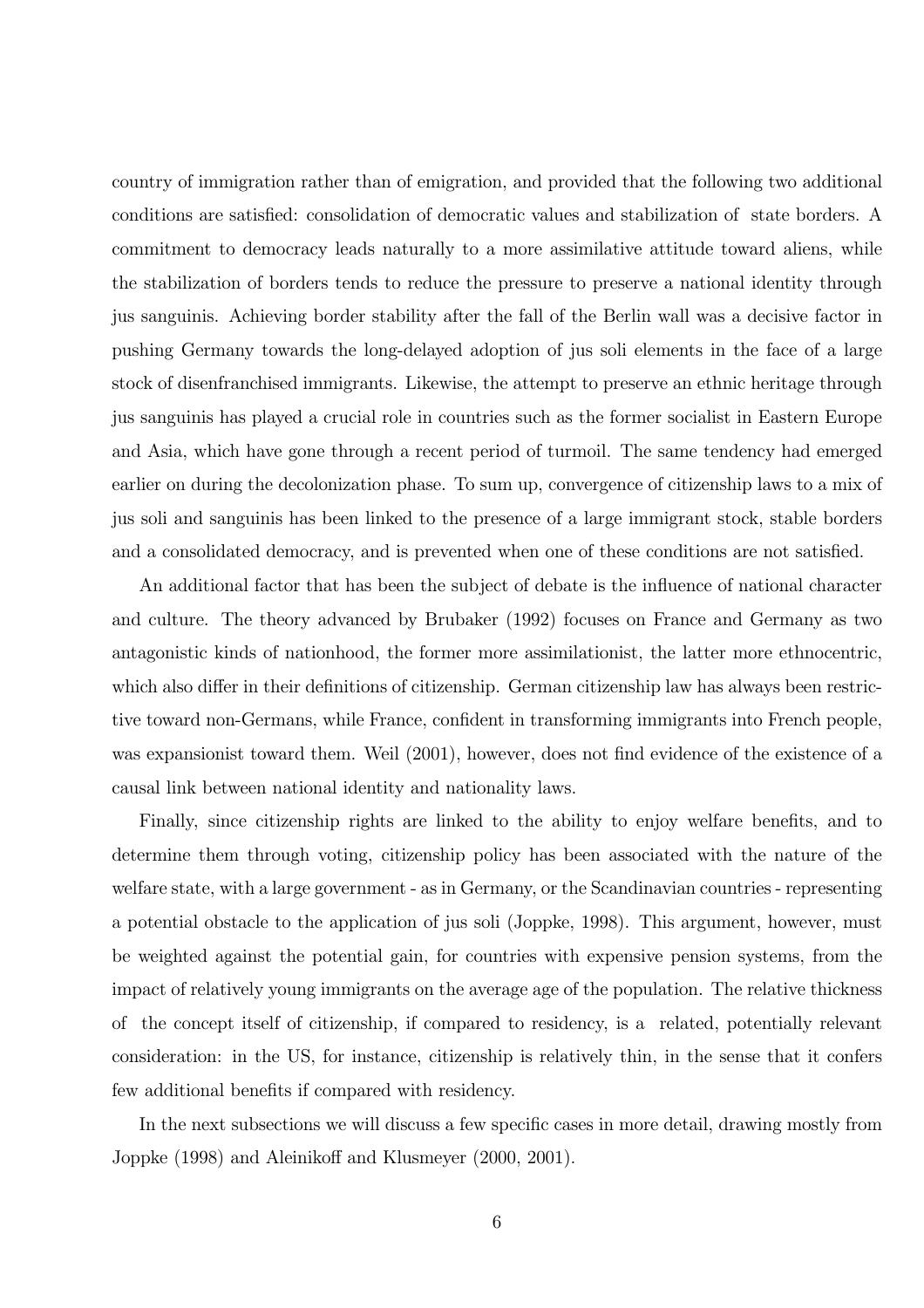The United States As previously mentioned, jus soli was encoded in the US Constitution through the 1868 Fourteenth Amendment, with the specific purpose to protect the birthrights of black slaves. Consistently with its history as a country of immigrants, and with a general positive attitude toward economic liberalism, the US approach is still remarkably inclusive in all its aspects, ranging from immigration policy to naturalization requirements. Debate about possible restrictions did arise recently, but never led to actual change.<sup>2</sup> In particular, jus soli came under attack in the 1980s regarding its applicability to the children of illegal immigrants. A relatively young and thin welfare state contributes to the fiscal sustainability of jus soli in this country. As a result of these combined elements, current citizenship law in America differs considerably from that of another classic land of immigration such as Australia, where jus soli had similarly been introduced by the colonists. In the postwar period, Australia went through numerous legislative and administrative reforms. Jus soli survived until 1986, while afterward a person born in Australia must have at least one parent who is either an Australian citizen or a permanent resident in order to acquire citizenship.

Latin America In the face of a civil law tradition which had been transplanted by the European powers, this area has followed a rather peculiar pattern. At independence, most of the incipient states chose jus soli as a way to break with the colonial political order and to prevent the metropoles from making legitimate claims on citizens born in the new countries. Jus soli was encoded in the Constitution of Brazil in 1824, of Venezuela in 1830, of Argentina in 1853. Therefore, most of Latin America was already a jus soli country before the 19th century immigration waves began. Jus soli is still the prevalent rule in the area, even if it is no longer attracting immigrants. Mexico represents a special case where jus soli was also adopted in the 1814 insurgent Constitution, but was then abandoned in 1836, only to come back to stay, in combination with jus sanguinis, with a Constitutional Amendment in 1937. Furthermore, in 1997 citizenship acquisition through jus sanguinis was restricted to children of Mexican parents born in Mexico even though, at the same time, Mexican emigrants were allowed to keep their Mexican nationality even after naturalizing abroad. The latter provision was introduced to facilitate the integration of Mexican emigrants in the countries of destination, without severing their bond with their homeland.

<sup>2</sup>In his analysis of Mexican immigration, Huntington (2004) has criticized current nationality regulations on the grounds that they represent a "devaluation of citizenship".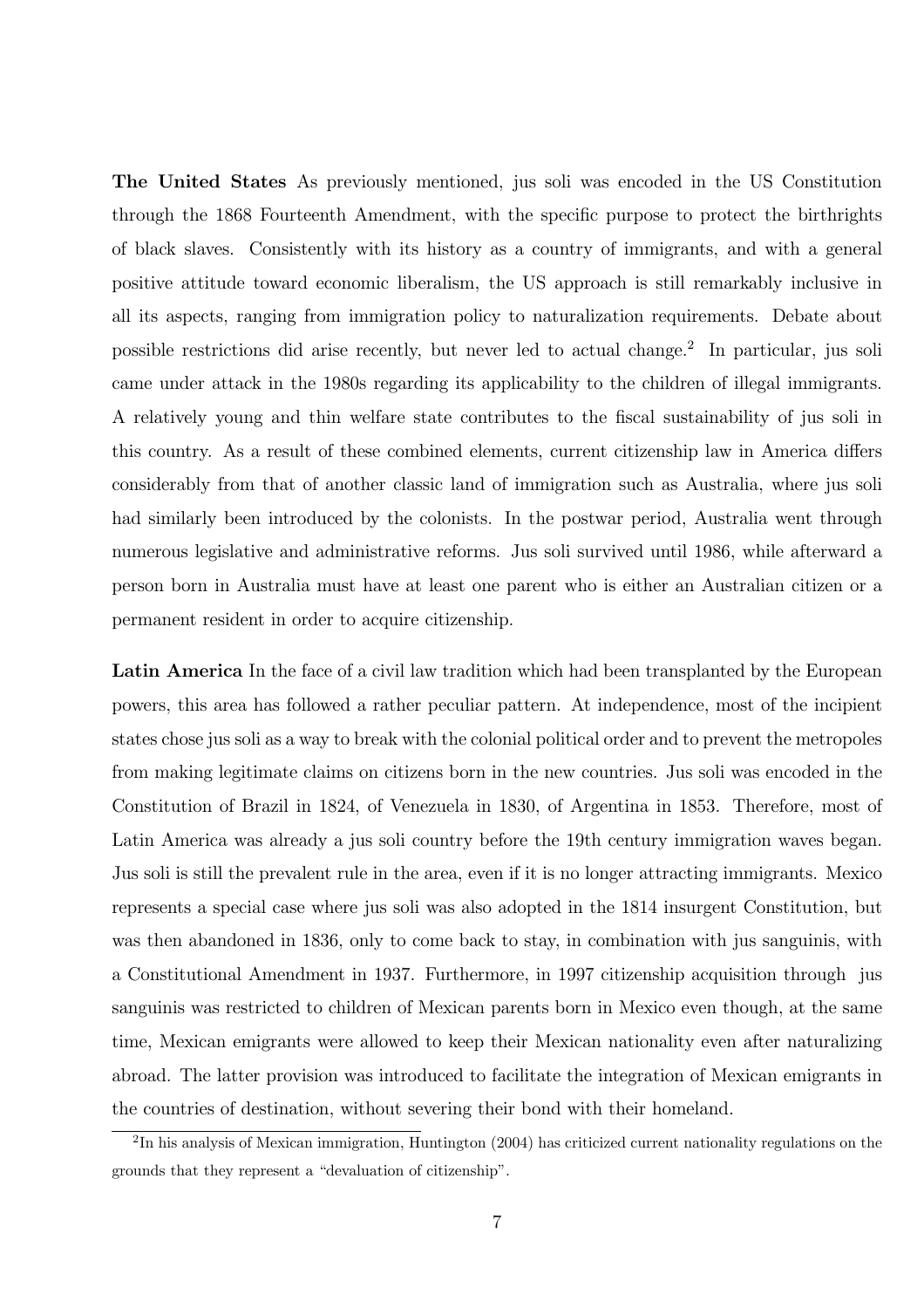The United Kingdom British nationality law has been deeply affected by its imperial experience. Because of its colonial history, the concept of nationality in the UK was, up to WW2, particularly extensive, since all subjects of the British Empire had equal access to British citizenship simply by establishing residence in the UK. The 1948 Nationality Act created the status of Citizen of the United Kingdom and Colonies for people with a close connection to the UK and its colonies. Following a postwar wave of colonial immigration, this open-door policy was progressively restricted, even though special status is still attributed to citizens of the British Commonwealth. Redefinitions of national citizenship have been effectively employed, since the 1980s, as a form of selective immigration policy. The 1984 British Nationality Act restricts jus soli by establishing that a child born in the UK qualifies for British citizenship only if at least one parents is a British citizen or resident.

France The emergence of the nation-state in Continental Europe was the main factor that shaped citizenship law in this area. The revolutionary experience was particularly important for France, where jus sanguinis was first introduced with the 1804 Civil Code and maintained for the entire course of the 19th century, even though military consideration introduced early on elements of jus soli. In order to secure immigrants' children born in France to the draft, in 1889 double jus soli became automatic. After WW2, large-scale immigration, especially from North Africa, raised concern regarding assimilation. Citizenship issues and the rights of immigrants became the object of heated debate in French politics. In 1993 Chirac introduced a restrictive revision to the legislation, that required a formal citizenship request from second-generation immigrants. With the Left regaining political power in 1997, however, these restrictions were considerably revised, with the automatic assignment of citizenship at age 18 to those immigrants' children born in France who had neither requested, nor declined it. The case of France is frequently compared with Germany. Brubaker (2002) has influentially argued that the different path followed by these countries has been shaped by their cultural difference, with France sticking to its tradition of inclusive, state-constituted nation, and Germany to its exclusive, non-statal, ethnic identity.

Germany The single most relevant event in the history of German citizenship law is certainly the fall of the Berlin wall, which paved the way for the achievement of stable national borders. Prior to that, the massive guest-worker immigration of the postwar period, mostly from Turkey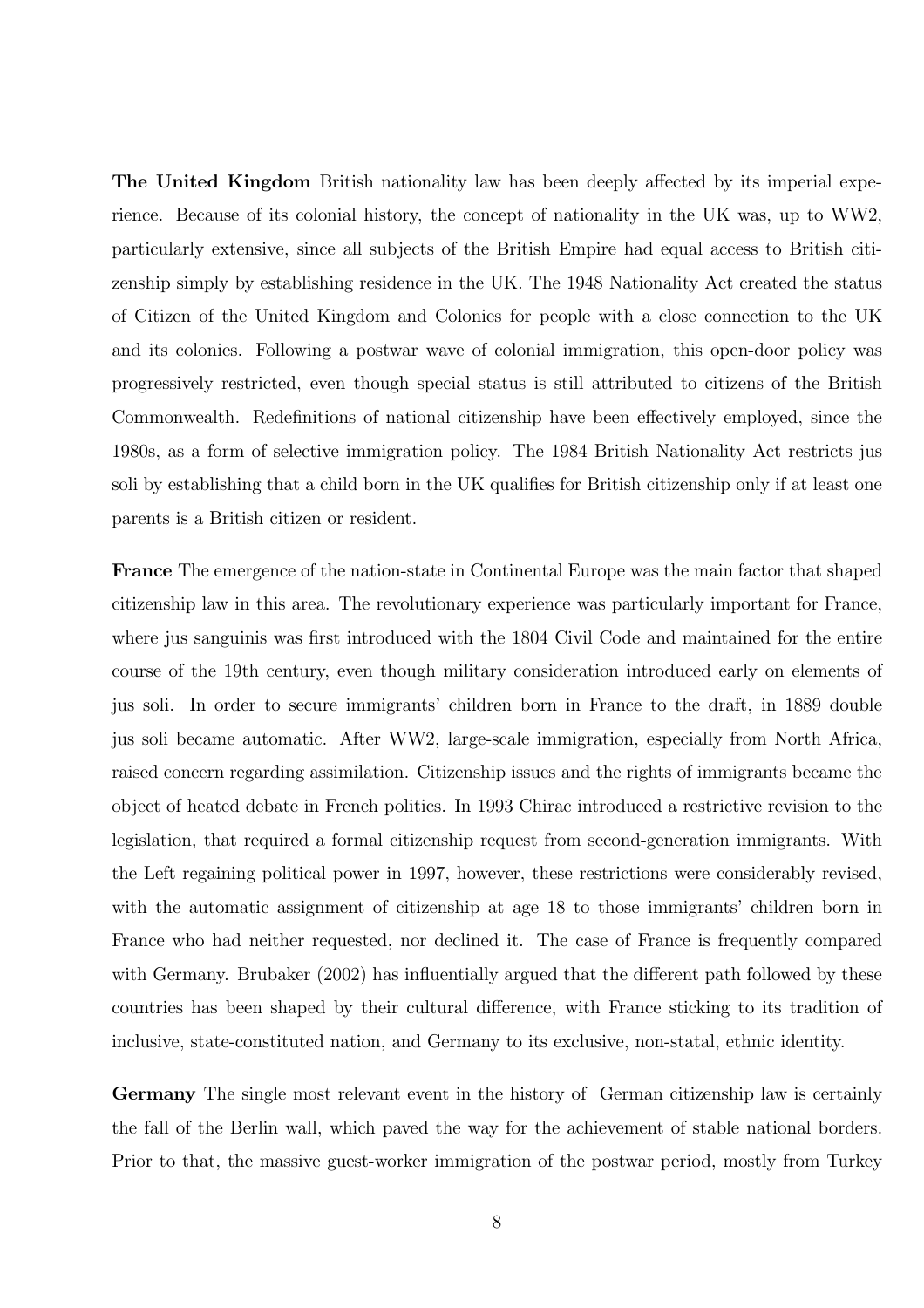but also from Southern Europe, had started to put under strong pressure, but to no avail, the original Wilhelminian citizenship law of 1913, which had established strong sanguinis ties with German overseas emigrants. With the foundation of the GDR and the consolidation of the Eastern Block, Germany found itself in the paradoxical situation of having to live with a large population of disenfranchised foreigners born on its soil at home, and at the same time with millions of ethnic Germans living behind the Iron Curtain. Achieving border stability was a decisive factor in pushing Germany towards the long-delayed adoption of jus soli elements. A first step in this direction was the new Foreigner Law in 1990, which turned naturalization from the discretionary exception into the rule. A major overhaul of the legislation, following an intense political struggle, was finally approved in 1999. Jus soli is now the norm in Germany (under the mild requirement that one parent has lived in the country for eight years). In the evaluation of the German experience, other factors that may have delayed the introduction of jus soli are, as previously suggested, the strong ethnic-genealogical character of the German national identity, and the thick nature of the German welfare state. The latter aspect may have played a role in shaping the evolution of citizenship policies in several other European countries and especially the Scandinavian ones, where jus sanguinis was functional to the large past emigration flows, but had recently to adapt to the quickly changing conditions, especially for high-immigration Sweden. As documented by Weil (2001), restricted forms of double jus soli are de facto applied, by now, in the vast majority of European countries, which recently adapted their legislation to the globalization of international migration and its increasing impact on Europe. In particular, in the entire EU, with the exceptions of Austria, Greece and Luxembourg, access to citizenship by second and third generation is facilitated.

Decolonization Postwar decolonization had a major impact on citizenship rules applied around the world, and not only through the indirect impact on the metropolitan countries we previously examined. The vast majority of the African colonies that were subject to civil law countries practicing jus sanguinis stuck to this principle after independence. On the other hand, many former UK colonies rejected the British tradition of jus soli and switched to an often strongly ethnically tinged version of jus sanguinis. For instance, Sierra Leone's 1961 Constitution established that citizenship is transmitted only by descent and only to children whose father and a grandfather were Sierra Leoneans of African-Negro descent. In situations where instability was pushed to an extreme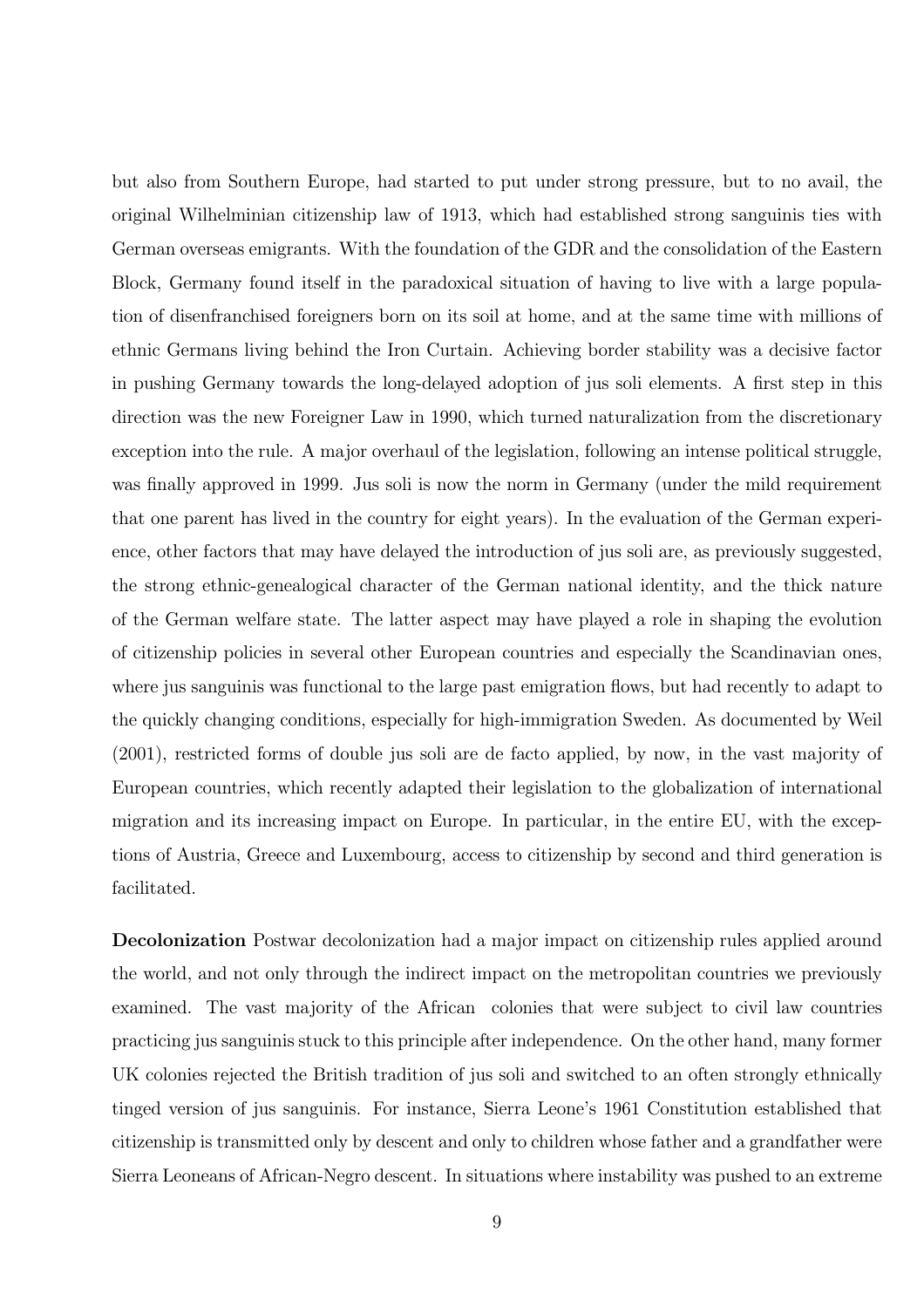degree by the young age and the arbitrary borders of these countries, and was compounded with deep ethnic division, jus sanguinis tended to prevail as a way to control more easily the formation of national entities. At the same time, however, the associated exclusive notion of ethnic and tribal identity caused enormous problems in countries where colonial rule had left shaky democratic institutions. To these days, ethnic conflict lies at the roots of a chronic manipulation of citizenship rules in favor of one ethnic group over others. The 1964 Congolese Constitution, in an effort to exclude Rwandan immigrants, recognized citizenship only for persons whose parents were members of one of the tribes established within the territory by 1908. In 1981 Mobutu signed a new law on nationality requiring an ancestral connection to the population residing in the territory as far back as 1885. Marginalization and de-facto statelessness of significant strata of the population is the unavoidable outcome of these policies.

The disintegration of the USSR Another major wave of citizenship law codification followed the disintegration of the USSR. The area had been sealed toward international migration but, as for all empires, there had been considerable migration within. The Soviet Union had occupied Estonia, Latvia and Lithuania in 1940. During the following decades millions of Russians were encouraged to settle in Latvia and Estonia (less so in Lithuania) in order to Russify them. To these days, large Russian-speaking, stateless, sizeable minorities are still present. After independence, the new citizenship laws of these three states reflected this heritage with an emphasis on jus sanguinis as the basis for acquiring citizenship. Lithuania, which was the least affected by Soviet immigration policy, showed the most inclusive, and Latvia the most exclusive attitude toward ethnic Russians. The issue for these states was how to balance a need to reconstitute their national identity around an ethnic model, and a commitment to democratic values with respect to the rights of minorities. Estonian and Latvian laws were sharply criticized by international organizations on the grounds of human rights. In the anticipation of EU integration, these recommendations were indeed fulfilled in the more recent legislation of the Baltics, while most other countries of the area still persist with discriminatory policies. By contrast, for the case of the Russian Federation, the salient fact in shaping current citizenship policy is the perception that many of its citizens are outside its borders, spread around the former regions of the USSR. Again, this perception as a country of emigrants pushes toward the persistence of jus sanguinis as the main principle, even though small concessions to jus soli have been made.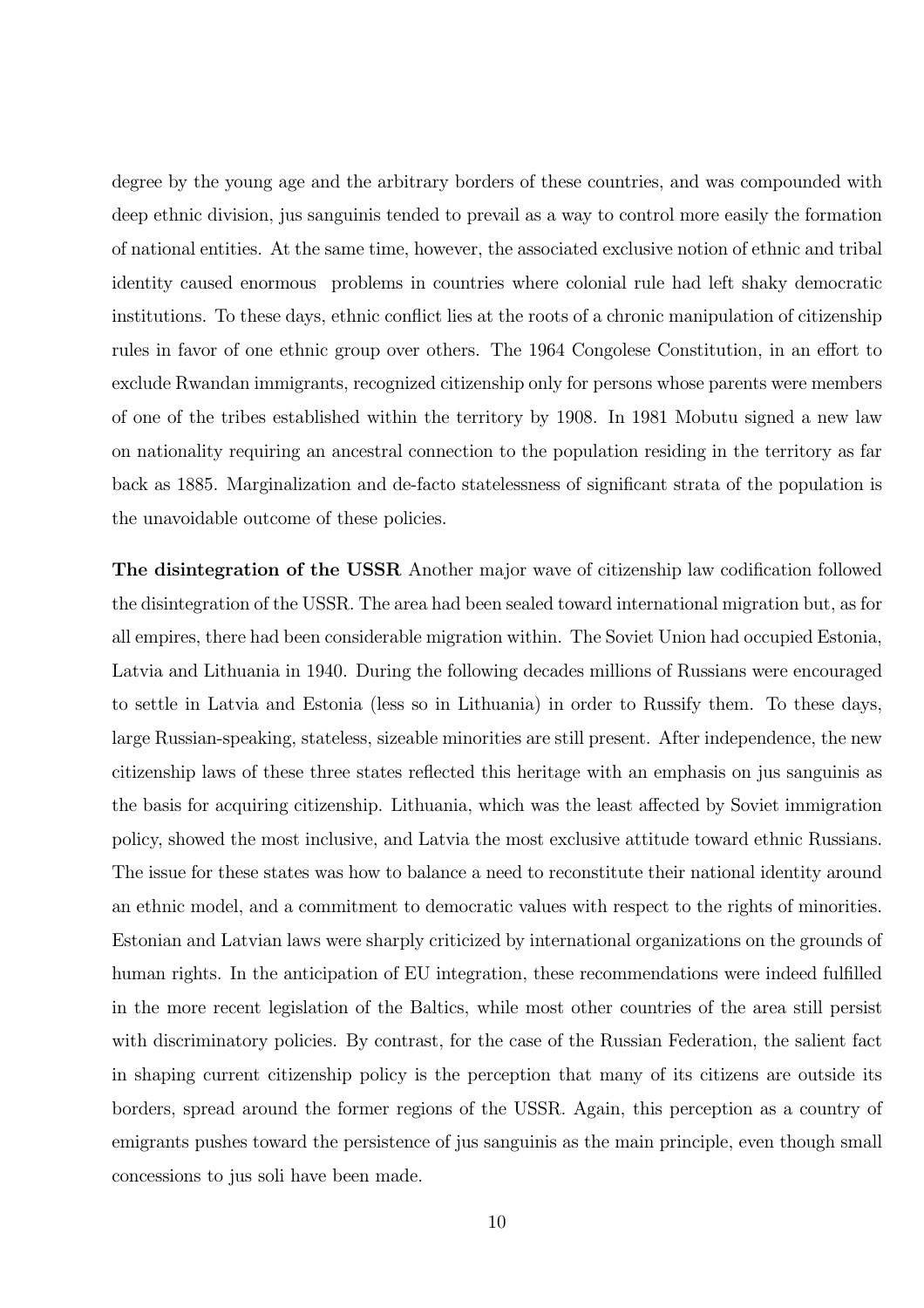### 3 A simple theoretical framework

This section develops a simple model for thinking about the determinants of citizenship laws. The observed degree of inclusiveness of the laws is jointly determined by a number of demand and supply factors. A downward-sloping demand for inclusiveness  $i^d$ , on the part of the migrants, can be modeled as follows:

$$
i^d = -\alpha p_i + \beta m
$$

where  $p_i$  is the price of inclusiveness and m is net migration into the country. The price of being a citizen can be thought of as the balance of the costs and benefits associated with membership into the national community. Citizenship provides various benefits, starting with the right to vote. Depending of the specific provisions, citizenship may also increase one's ability to obtain a visa for a relative, guarantee legal protection in case of criminal charges, allow unrestricted travel and better employment opportunities. There are also costs to citizenship, such as the military draft, renunciation of the original citizenship, as well as the pecuniary and non pecuniary costs that may be required for naturalization or for recognition at the age of majority. The latter may involve language and culture tests, waiting periods, and a commitment to avoid activities leading to disqualification. The higher the net costs, the smaller the demand for inclusiveness expressed by migrants. Moreover, the position of the curve in the  $i^d - p_i$  space can be influenced by the current inflows of migrants,  $m$ . In turn, the supply of inclusiveness on the part of the natives can be modeled as:

$$
i^s = \gamma o + \delta m + \varepsilon d + \zeta b + \eta g + \vartheta h
$$

where  $\sigma$  is the original degree of inclusiveness as reflected by the legal tradition,  $d$  is the degree of democracy, b is the degree of border stability, g is the size of the welfare state, and h captures cultural characteristics such as religion, ethnolinguistic fragmentation, etc.. The factors we have selected reflect the political-economic analyses previously summarized in Section 2. Suppose, for instance, that migration increases. This would shift supply to the right or to the left, depending on the attitude of the natives. An inclusive original legislation would push supply to the right, relative to countries with a more exclusive tradition. Similarly, a more democratic country should also favor the assimilation of foreigners on an equal rights basis. More border stability should also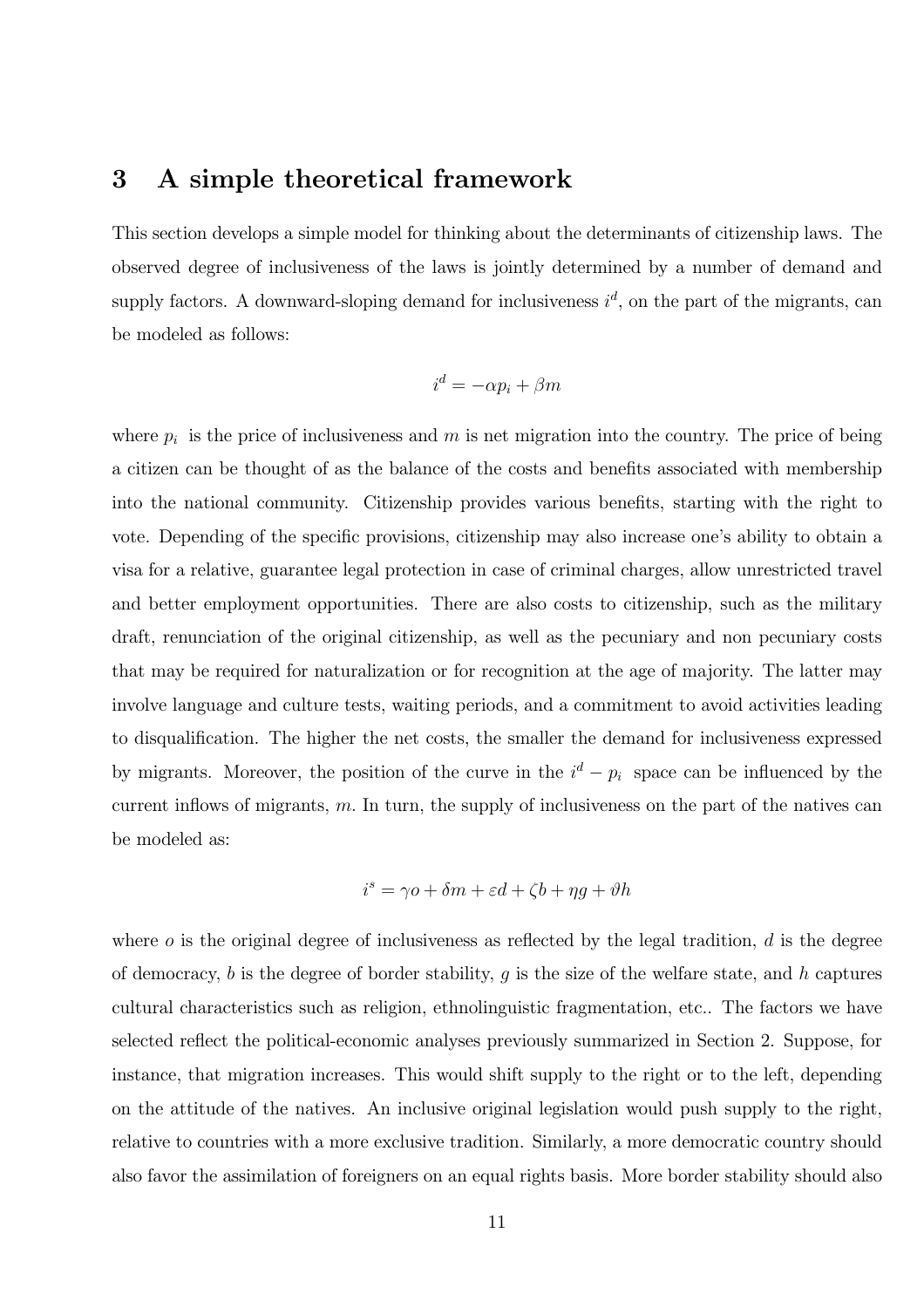lead to more inclusiveness, since instability tends to favor the persistence of jus sanguinis, or its introduction when jus soli was the rule. The size of the welfare state and cultural factors may also affect the position of the supply schedules, as previously discussed.

In the framework we have derived, the equilibrium degree of inclusiveness,  $i^e$ , will be determined by the supply factors we have discussed above, while demand will have no role except on the equilibrium price. However, it would also be possible to think in terms of an upward-sloping supply curve. For instance, the more demanding the military duties imposed on the migrants acquiring citizenship, the higher the supply of inclusiveness would be. In this case, the impact of a shift in supply on equilibrium inclusiveness will be jointly determined by the relative slopes of supply and demand. Moreover, our simple setup could also be adapted to accommodate disequilibrium phenomena where demand for inclusiveness could be rationed at a given price. Finally, the demand and supply schedules we presented could be derived from explicit microfoundations. While the development of a fully specified model remains beyond the scope of our empirical investigation, our simple framework suggests a number of testable implications which will be detailed below.

# 4 The data: Citizenship laws of the world

#### 4.1 Citizenship at birth

The main innovative input in our empirical investigation is the creation of a data set covering current citizenship laws around the world. The principal source for the information we codified is a directory compiled by the Investigations Service of the United States Office of Personnel Management in 2001, which provides synopses of the citizenship laws currently practiced in 190 countries. The sources for this directory were Embassies, the Library of Congress, and the Department of State. We supplemented this information with additional one from the CIA World Factbook (2002), the United Nations High Commission for Refugees (2003) and the survey in Weil (2001).

Starting with citizenship acquisition at birth, which is our principal focus, we attribute to each country an appropriate code for citizenship laws in 2001 and for the citizenship laws at the beginning of the period. We take 1948 as the starting point, even though there were nearly no reforms in citizenship laws during the first half of the century, so that most of the legislation in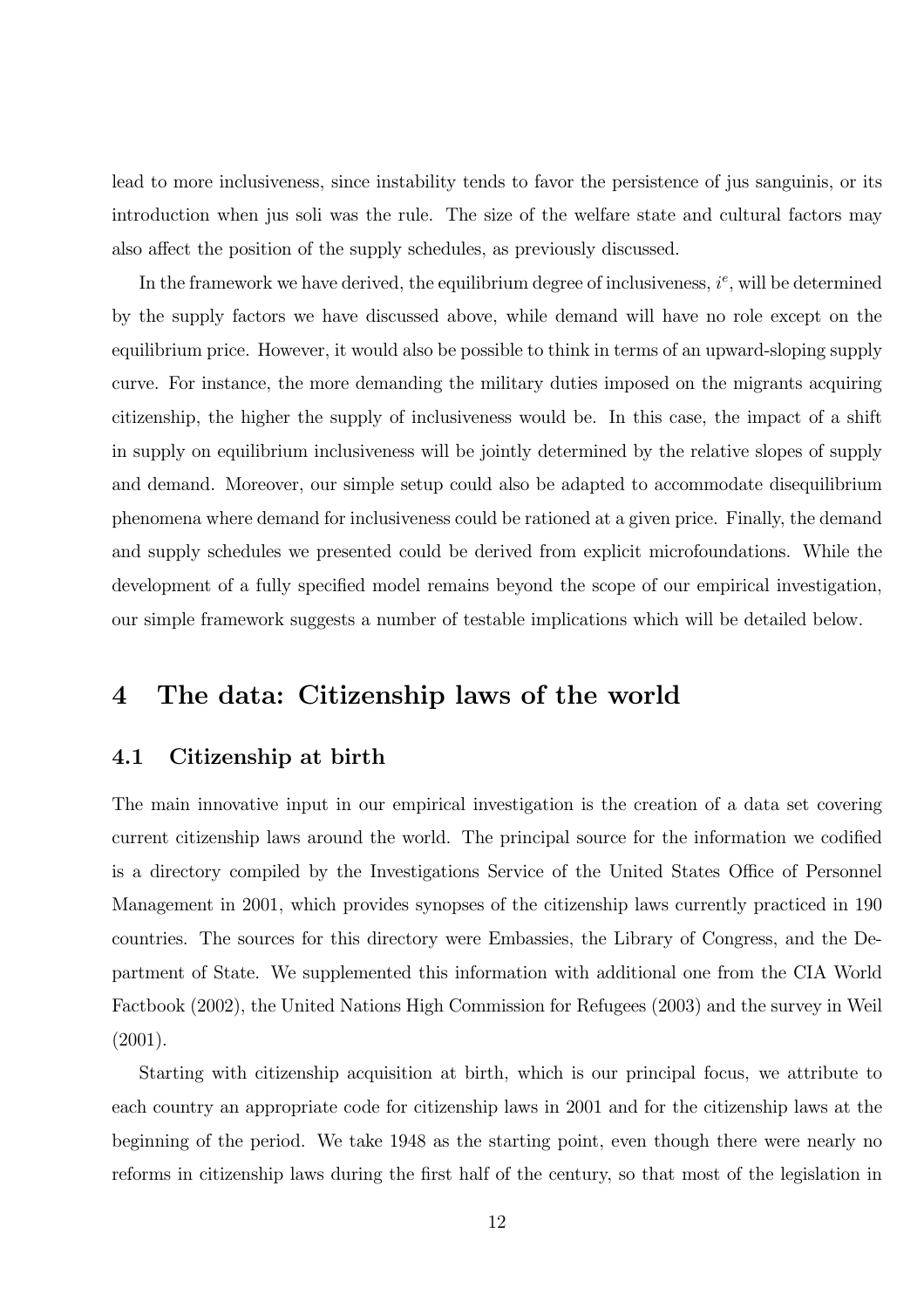place in 1948 had actually been developed much earlier. On the other hand, 1948 predates the decolonization phase and the related legislative reforms. We also coded citizenship laws in the intermediate year 1974, which divides the postwar sample in two subperiods of equal length, where the first fully captures the initial phase of postwar decolonization, while the second witnesses the globalization of international migration flows and its impact on Europe. This classification system allows us to capture the evolution of a country's legislation from the original to the current legal code.

For 2001 and 1974 citizenship laws, we construct three groups of countries, ordered by increasing degree of inclusiveness toward immigrants. Inclusiveness is minimal for countries subject to jus sanguinis (Group 1),<sup>3</sup> while it is maximal for countries subject to jus soli (Group 3).<sup>4</sup> Since, for many countries, the current legislation reflects a mix of jus soli and jus sanguinis, we also introduce an intermediate group, Group 2, that includes all countries where elements of jus soli are recognized, albeit in a restrictive form, and coexist with varying degrees of jus sanguinis.<sup>5</sup> For example, a frequent provision that limits jus soli is double jus soli (i.e., automatic citizenship for the children of those immigrants who were also born in the country). Another is the ability, for a child born in a country were jus sanguinis prevails, to acquire citizenship at some later point (e.g., the age of maturity) subject to either residence requirements or application. Moreover, we interpret as an element of jus soli, that justifies the inclusion of a country within Group 2, the existence of a provision that birth in the country matters for naturalization.

<sup>3</sup>In the application of jus sanguinis, countries may differ on some factors, for example on the father's vs. mother's right to transmit citizenship by descent, the requirement of citizenship for one or both parents, the relevance of the marital status of the parents. Most of these factors depend on the interaction between local family law and citizenship law. A common exception to the general principle of jus sanguinis is automatic citizenship attribution to children of unknown parents.

<sup>4</sup>Typically those countries that adopt jus soli combine it with jus sanguinis provisions for the children of their citizens born outside of their territory (although limitations to the ability to transmit citizenship acquired in this manner to the next generation usually apply through, for example, residence requirements).

<sup>&</sup>lt;sup>5</sup>Since we focus on the degree of inclusiveness of the law towards immigrants, our classification does not emphasize how narrowly in turn jus sanguinis can be specifically applied. Examples of restrictions are generational requirements limiting the principle of citizenship by descent to the first or second generations of individuals born and residing abroad, residence requirements for parents, and the requirement that parents must be citizens other than by descent.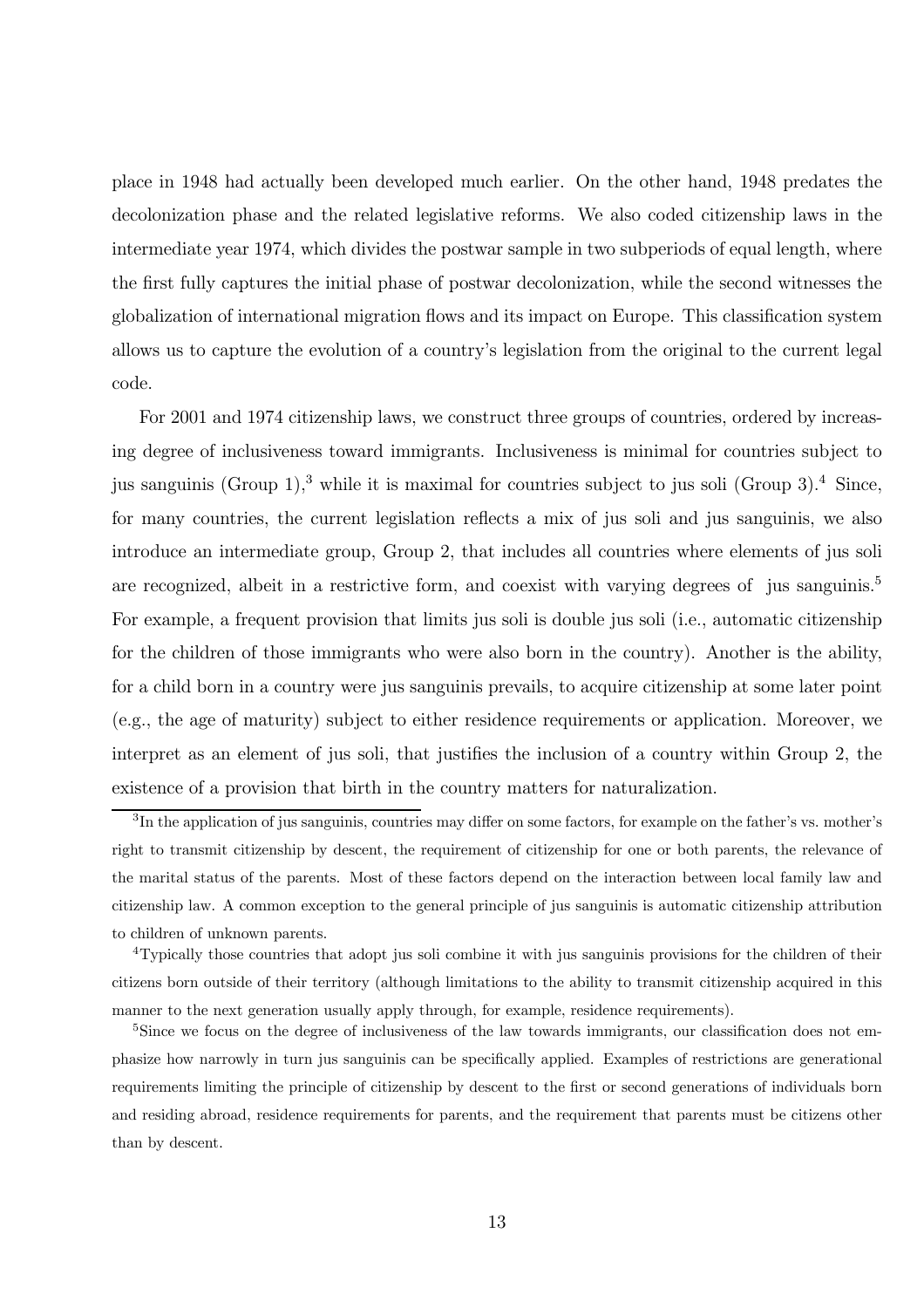Turning to citizenship laws in 1948, we identified only two groups, pure jus sanguinis and pure jus soli countries.<sup>6</sup> We also coded countries according to their legal origin. As previously noticed, our original citizenship laws often but not always coincide with the appropriate legal origin of the countries involved, with jus soli being associated with common law and jus sanguinis with civil law. The main exception to this pattern is - as previously mentioned - Latin America, where most countries adopted jus soli during the first half of the 19th century. From the La Porta et al. (1999) legal origin classification, we retained only the two main families of common and civil law. Therefore, we did not distinguish, within the broader civil law tradition, among the French, German, and Scandinavian versions, since they do not present any significant difference for the issue of citizenship. Moreover, while La Porta et al. (1999) introduce a separate class for socialistlaw countries, we assigned them to their own class of common or civil law as it prevailed before the communist period.<sup>7</sup>

Our data set includes those 159 countries for which we were able to collect information on both original and current citizenship law, and for which migration data were actually available for the postwar period.<sup>8</sup> We coded citizenship laws as follows. Citizenship laws in 1948 is a dummy variable which is equal to 0 if a country adopts jus sanguinis while it is equal to 1 if a country adopts jus soli. Citizenship laws in 1974 and in 2001 are two ordinal variables which can take three values: 1 if a country belongs to Group 1 (jus sanguinis), 2 if it belongs to Group 2 (mix) and 3 if it belongs to Group 3 (jus soli).<sup>9</sup>

The differential patterns of evolution that citizenship laws generate in 1948, 1974 and 2001 are summarized by the transition matrices in Table 1, which reveals considerable variations both across countries and over time. The table shows that in 1948 jus soli was the rule in about 42% (i.e., 67 out of 159) of the countries, while jus sanguinis dominated in the remaining 58% (i.e., 92 out of 159). Among the countries that were under jus soli in 1948, we find the United States

 $6$ Despite the fact that the legislation in France already contained elements of jus soli in 1948, we assign France to the jus sanguinis group since this more accurately reflects its long-term tradition.

<sup>7</sup>In fact all socialist countries in our sample, with the only exception of Myanmar, come from the civil law tradition. Nevertheless, we did also experience, in the empirical analysis, with a socialist country dummy.

<sup>8</sup>For details on migration data see the Data Appendix, part A.

<sup>&</sup>lt;sup>9</sup>The variables are ordered according to the degree of inclusiveness of their citizenship policy.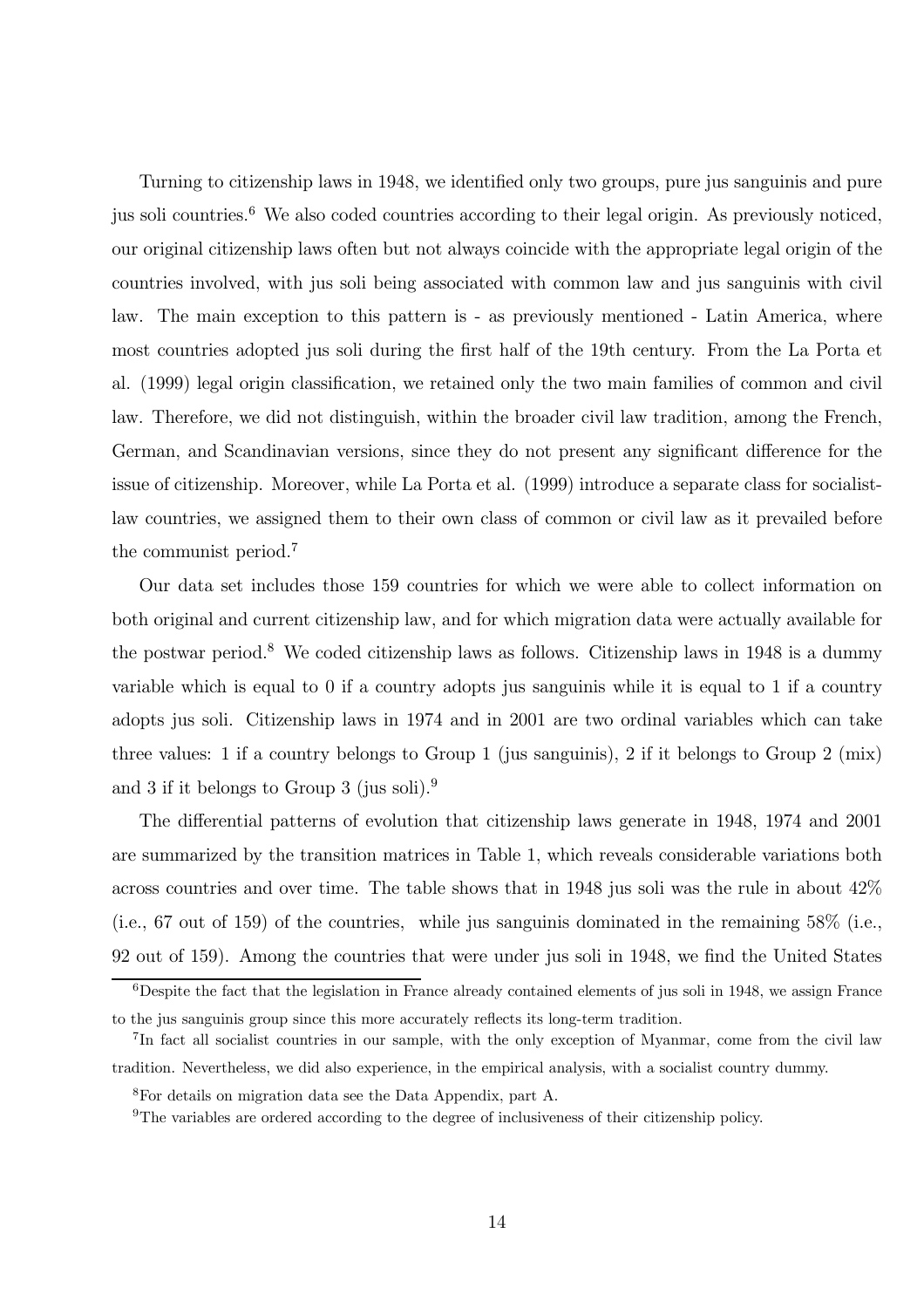and Canada, all the Oceanian countries, most of Latin America and, within Africa and Asia, the British colonies. Within Europe, only the UK and Ireland belonged to this group. Therefore, in 1948 jus sanguinis predominated in most of Europe, including its Eastern part, and throughout the world in the countries which were subject to other-than-British colonial rule.

By 1974, 31% of the countries had jus soli, 62% jus sanguinis, and 6% had introduced a mixed regime. As of 2001, 23% of the countries apply jus soli, 55% jus sanguinis, 22% a mixed regime. Among the countries that still adhere to the jus soli principle are the United States, Canada, New Zealand, Ireland (which introduced restrictions to jus soli with a June 2004 referendum). UK and Australia, on the contrary, no longer adhere to this principle. Nevertheless, jus sanguinis still predominates, with 69% of the countries in Africa, 83% in Asia, and 41% (down from 94%) in Europe. Indeed, the growing group where a mix of provisions is applied is particularly wellrepresented in Europe, with 56% of the European countries including the formerly jus soli United Kingdom.

The table also shows that a large number of countries (37%) have started and ended as jus sanguinis, reflecting a pattern of stability. In other words, it is 68% of the originally jus sanguinis countries that have remained so. By contrast, 25% are steadily jus soli countries: this means that only 48% of the originally jus soli countries have not changed their policies. There is also a sizeable proportion of countries (18%) that have switched from jus soli to sanguinis, by completely eliminating birthplace as a criterion: most of them are former African colonies of the UK, which made this radical choice at independence. To sum up, despite the pressure of international migration, jus sanguinis appears to be relatively more resilient than jus soli,and there is growing evidence of the emergence of a process of convergence to a soli/sanguinis mix, which affects 22% of the countries (of with 4% converge from jus soli by restricting it, while 18% converge from jus sanguinis by adding jus soli elements) and which intensifies in the second subperiod.

Tables 2 and 3 show summary statistics and pairwise correlations, respectively, for citizenship laws in 2001, 1974, and 1948. The correlation between 2001 and 1948 citizenship laws is 0.39, which points to some persistence as confirmed by the even higher correlation between 1948 and 1974, and 1974 and 2001 laws. Our dummy for a jus soli origin is significantly but not perfectly correlated with the dummy for common law legal origin (0.75).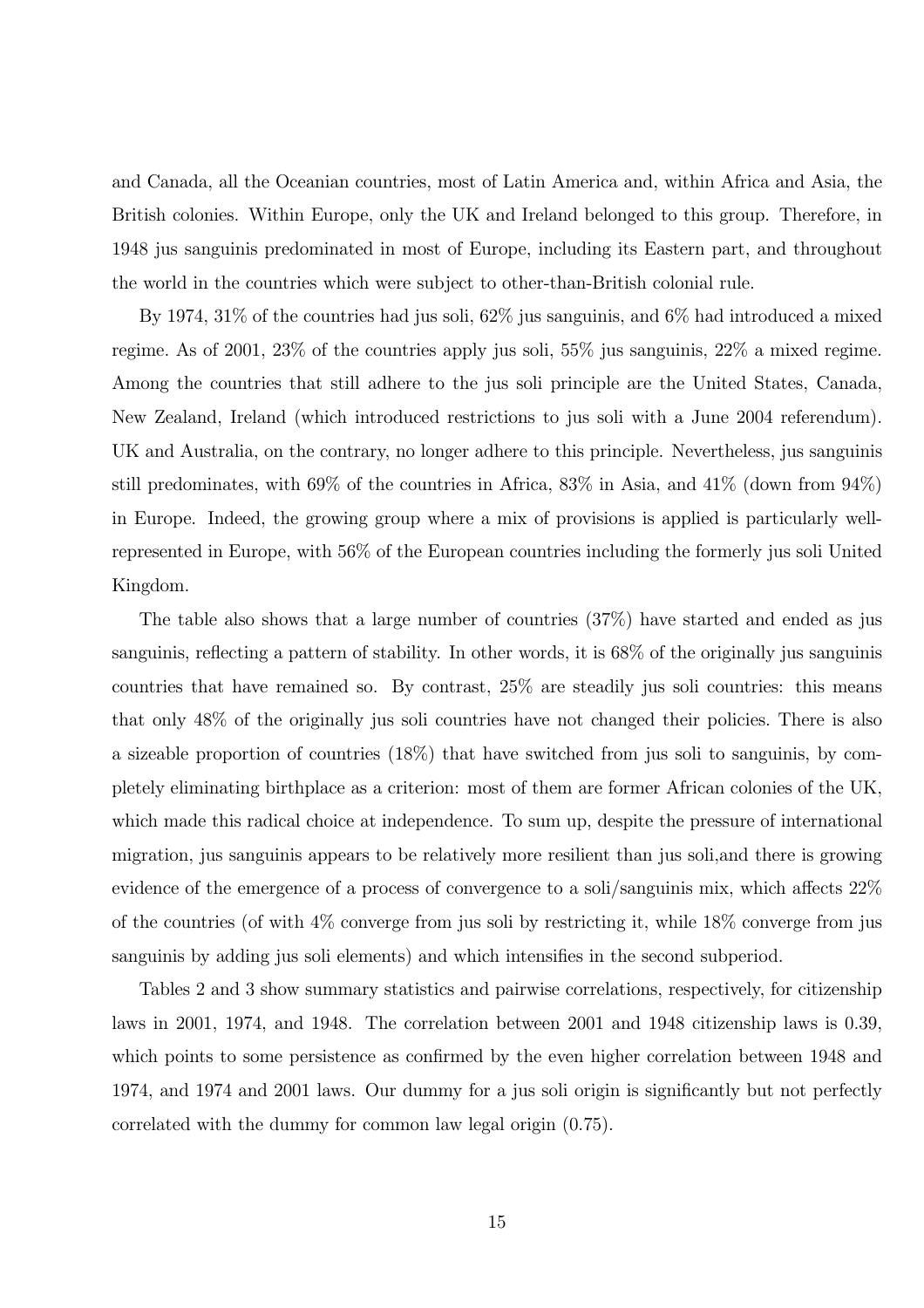#### 4.2 Citizenship by naturalization and dual nationality

Naturalization and dual nationality policies are also relevant to the issues at hand, because to facilitate naturalization for immigrant parents may represent a substitute mechanism to attribute citizenship to children born in jus sanguinis countries. Beside, the general attitude toward inclusiveness revealed by a country's regulation of citizenship at birth is also reflected in its naturalization laws, with jus soli countries traditionally making naturalization much easier, at least for resident aliens. Within jus sanguinis countries, naturalization requirements again tend to be correlated with the revisions introduced for citizenship at birth. Basic rules may include a period of residence, renunciation of other citizenship, familiarity with the language and customs of the country, the availability of adequate means of support.<sup>10</sup> We coded countries on the basis of the number of years of residence required for naturalization as of 2001, by constructing four classes  $(0-4, 5, 6-14, \text{ more than } 14 \text{ years})$ . Alternative ways to define classes yielded similar conclusions.<sup>11</sup> In our data set 23% of the countries require five years of residence, which can be considered a relatively open attitude, while 48% require more time.

As of 2001, dual nationality was fully recognized in some countries, rejected in others, while in some other cases was in general not recognized but exceptions were allowed. The most common exception is majority divestiture, which involves recognition of dual nationality until the age of maturity for those children of citizens who obtain the nationality of the country of birth. We coded countries accordingly, by creating three groups. Dual nationality is not recognized for Group 1, which includes 31% of the sample, recognized only under some circumstances for Group 2, and fully recognized for Group 3 (27% of the sample).

Combining the information we collected on citizenship at birth, naturalization and dual nationality, i.e., by averaging with equal weights an indexed version of the three classifications just described, we also constructed a general inclusiveness index defined on the 0-1 interval, with maximum inclusiveness being associated with 1. The corrected Cronbach's alpha of the indicator is 0.56, which assures sufficient reliability. Factor analysis indeed confirmed that our three variables share a common variance and are therefore generated by a single factor, which we interpret as degree of inclusiveness. Tables 2 and 3 also show summary statistics and pairwise correlations,

 $10$ We do not consider naturalization by marriage, since it is heavily dependent on family law.

<sup>11</sup>For naturalization and dual nationality we have information on 140 of our 159 countries.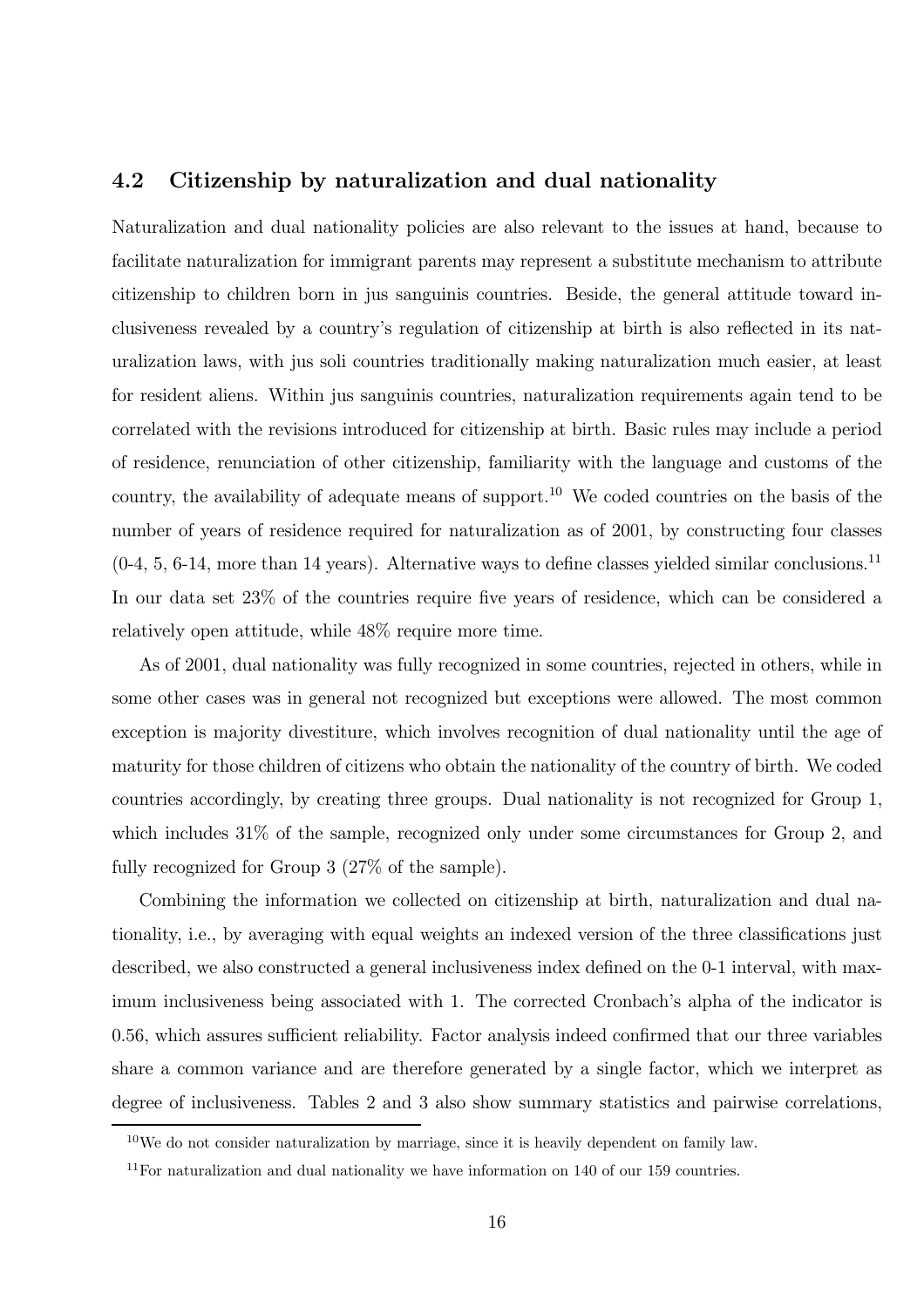respectively, for naturalization and dual citizenship in 2001 and for the inclusiveness index. As reported in Table 3, citizenship laws in 2001 and the inclusiveness index show a 0.77 correlation, while their correlation with dual nationality and naturalization (both indexed) is 0.22 and 0.38, respectively.

## 5 Empirical specification

To estimate the determinants of citizenship laws evolution in the postwar period, we derived our empirical specification from the simple model presented in Section 3, where a country's degree of inclusiveness is shown to depend on its original legislation and migration, but also on its degree of democracy, its border stability, the size of its welfare state, and its culture. Accordingly, we run ordered logit models with Current Citizenship Laws as the dependent variable. The sample we consider includes two cross-sections of our 159 countries: the first cross-section is composed by country averages over the 1950-1974 period while the second cross-section is composed by country averages over the 1975-1999 period. Let  $C_{it}$  represent the current citizenship laws in country i in period t, with  $i = 1, ..., 159$  and  $t = 1, 2$  (where  $t = 1$  refers to the 1950-1974 period and  $t = 2$ refers to the 1975-1999 period).<sup>12</sup> Our dependent variable has three classes:  $C_{it} = 1$  if the country has a jus sanguinis regime,  $C_{it} = 2$  if the country has a mixed regime, and  $C_{it} = 3$  if the country has a jus soli regime. Since the increasing degree of inclusiveness from a jus sanguinis to jus soli regime has a progressive nature, the ordered logit model is an appropriate model in this case. The ordered logit models we run have the following form:

$$
C_{it} = aI_i + bM_{it} + cZ_{it} + e_{it},
$$

where  $I_i$  is a dummy for the presence of jus soli in 1948 (i.e., initial citizenship laws),  $M_{it}$  is the net migration rate in country i in period  $t$ ,  $Z_{it}$  is a set of additional explanatory variables, and  $e_{it}$  is the error term. The set of explanatory variables  $Z_{it}$  can be divided into three groups. First, as a test of our theoretical model, we include a set of country dummies capturing the country's past history of border changes (decolonization, Berlin Wall, other border changes), as well as a measure of democracy, a measure of the size of government activity, and proxies for cultural

<sup>&</sup>lt;sup>12</sup>In particular, the variable Current Citizenship Laws corresponds to citizenship laws in 1974 if  $t = 1$  and to citizenship laws in 2001 if  $t = 2$ .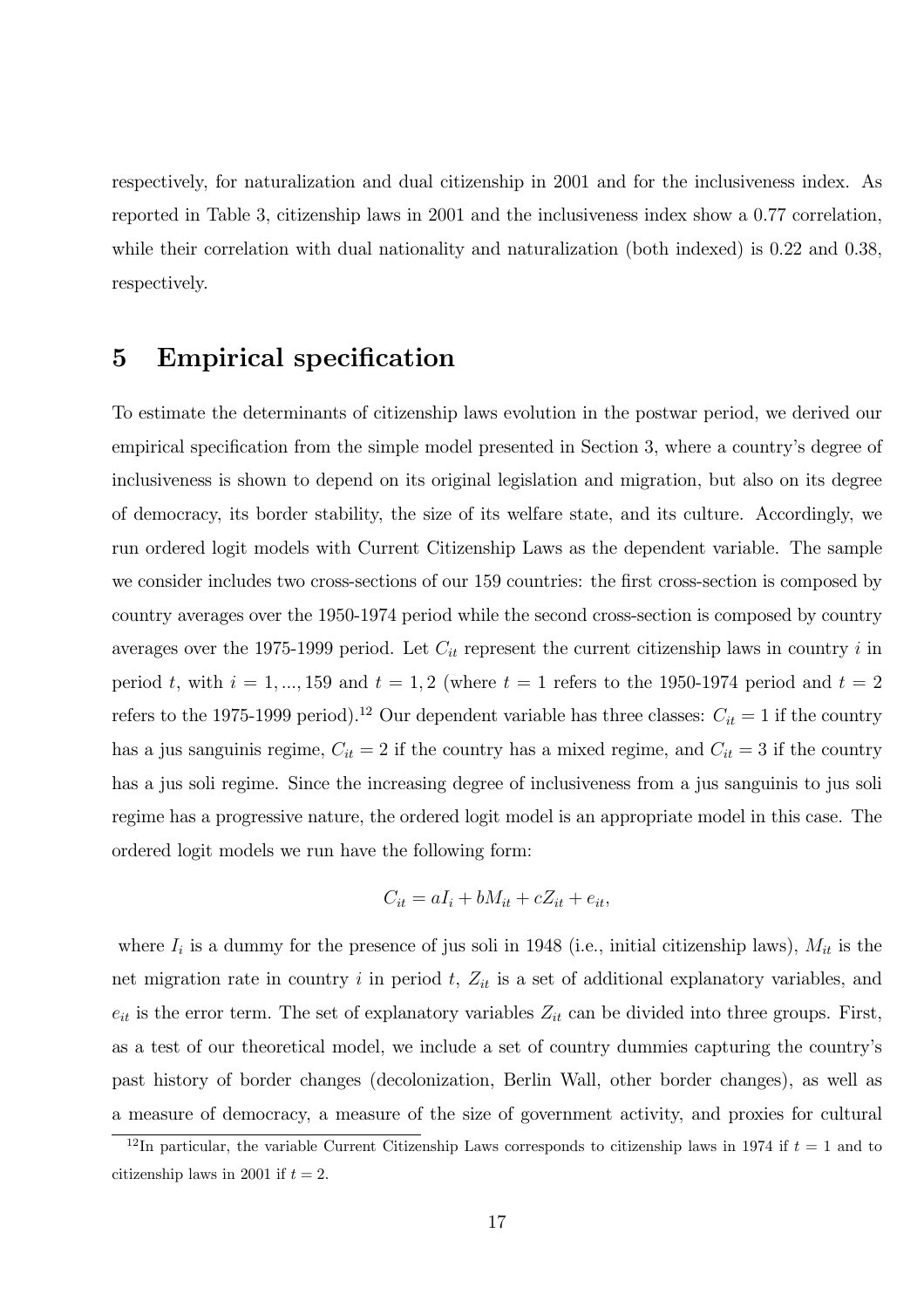characteristics such as religion and ethnolinguistic fractionalization. The second group includes country dummies capturing the country's geopolitical position. The geopolitical dummies that we consider are: British colony, capturing those 49 countries that were British colonies after 1918, Latin America, sub-Saharan Africa, Southern Europe, and small, oil and socialist countries. The third group of explanatory variables includes quantitative and qualitative development indicators such as income per capita and inequality. Information on the definition and source of each variable is available in the Data Appendix.<sup>13</sup>

We can now suggest a number of hypotheses regarding the potential impact of each factor. starting with legal tradition and immigration. Legal tradition is identified here by the initial citizenship laws in 1948, for whose coefficient we expect a positive sign. Controlling for other factors, we also expect immigration to push a country's legislation toward the inclusion of elements of jus soli, when absent, with a coefficient of net migration displaying a positive sign. However, to reach a consensus over a change in the legislation may often take several decades, and may well follow an initial period in which the natives' reaction to the new immigration reality is less than welcoming: these considerations could weaken and even reverse the impact of migration on the law.<sup>14</sup> Moreover, the coefficient of migration could reflect its potential endogeneity. Further work will include testing for the potential endogeneity of migration. Finally, for each subperiod within the panel, we entered an average of net immigration rates over 25 years, which can hide very important fluctuations which we try to capture with specific dummies. For instance, most European countries showed small or negative, and relatively stable, immigration rates during the first subsample, while they have been experiencing quickly increasing inflows during the second,

<sup>&</sup>lt;sup>13</sup>In particular, part B describes how we constructed the three border change dummies.

<sup>14</sup>Since gross immigration has been suggested as a factor that favors the application of jus soli, while emigration should tighten jus sanguinis provisions, one would want to gauge their importance separately. However, as detailed in the Data Appendix, data availability is a serious constraint, since reliable and complete information is available only for net immigration for the postwar period. On the other hand, migration theory has demonstrated that the same factors that should favor immigration into a country should also discourage emigration from the same country, suggesting a high positive correlation between net and gross immigration, and a high negative correlation between net immigration and emigration. To be noticed is also that the UN definition of migrant covers cases where the decision to migrate is taken freely, and therefore should not include refugees. Often, however, the distinction between these two cases is a blurred one in the data. Stark (2004) and Hatton and Williamson (2005b) specifically focus on refugees and asylum seekers.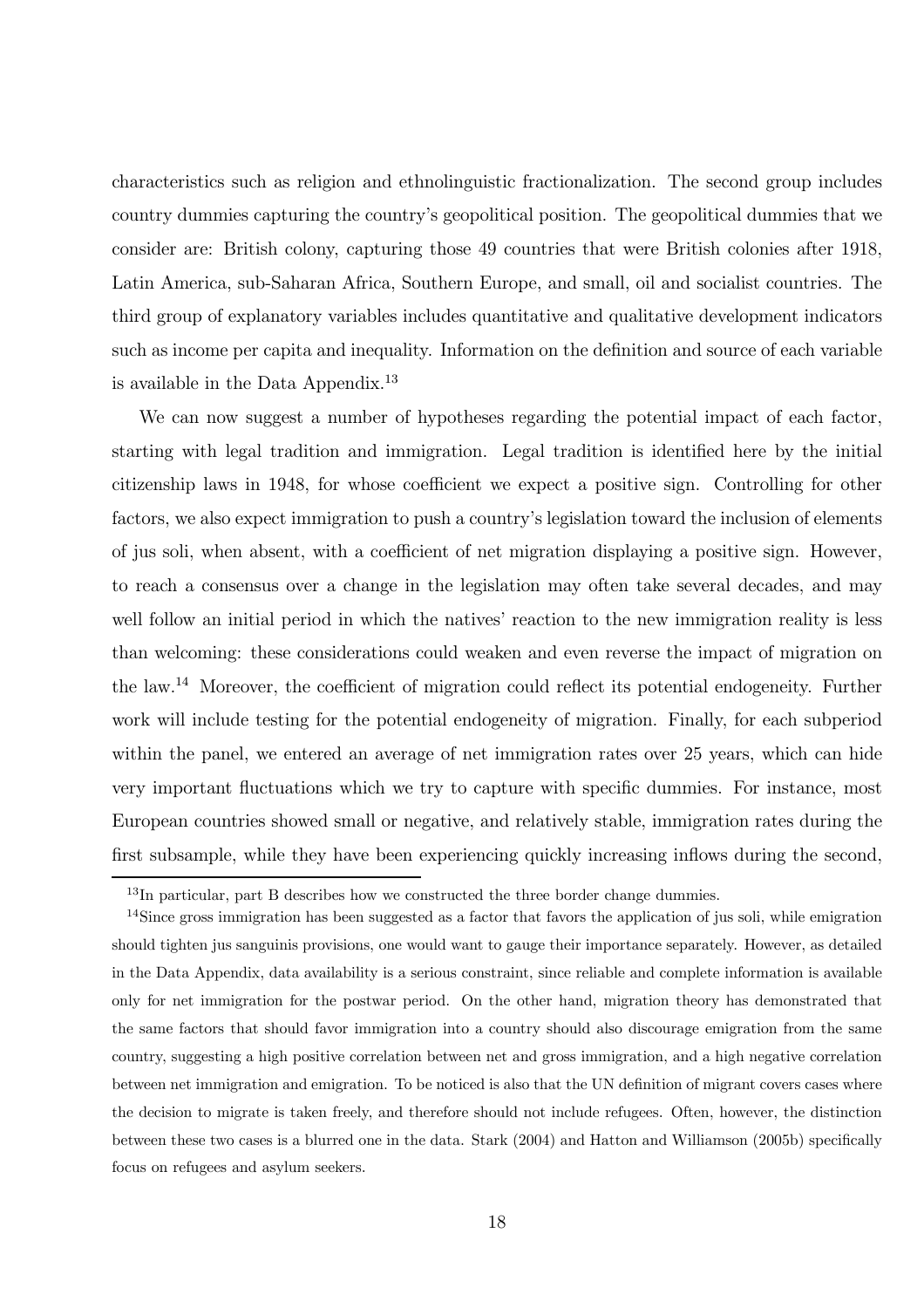with most of the revision to the legislation occurring in the past 15 years or so. Therefore, the Southern Europe dummy should display a positive sign because of the relatively low average immigration in the second subperiod. Likewise, Latin America switched to jus soli long before our sample period, so its position is not justified by the current relatively moderate immigration flows and again we should expect a positive sign for the corresponding dummy. The dummy for oil countries should account for the fact that most of them have been experiencing huge immigration inflows which had no impact on their still very restrictive legislation (often based on Islamic family law): this would be confirmed by a negative coefficient for the dummy. Moreover, migration data reveal that countries with a small population tend to have large and erratic migration flows, with a disproportionately small impact on their legislation, so we also expect a negative sign for the small country dummy. Border stability is perceived as a prerequisite for the introduction of birthrights for the immigrants, so we expect a negative sign for the three border change dummies, even though several of the Berlin wall countries have recently accelerated a reform process leading to more inclusiveness. We also experimented with variables which have been found significant in related research on the determinants of institutions, so we introduced the sub-Saharan Africa dummy and the British colony dummy, both as a possible alternative to decolonization, and therefore with a potential negative effect on inclusiveness. The establishment of a consolidated democracy should exert a positive effect on inclusiveness even though, one again, even in a democratic country exclusionary forces against outsiders may persist for a protracted period of time. The possible impact of cultural factors is proxied by a number of different regressors, in an effort to capture different dimensions of cultural differences.<sup>15</sup> The data will tell us which cultural differences matter and in particular if cultural homogeneity is more conducive to inclusiveness than diversity. The size of government is meant to proxy for the nature of the welfare state, with a thicker, more expensive and more redistributive structure representing an obstacle to the inclusion of poor immigrants, even though young immigrants could also offer a solution to domestic demographic imbalances. Finally, the rationale for including per capita GDP and the index of inequality is that a richer, more equal country might be more open to immigration. However, most of these variables tends to be associated with net immigration, and also with democracy and fractionalization, so they are unlikely to add independent explanatory power to a regression.

<sup>&</sup>lt;sup>15</sup>For the costs and benefits of diversity see for example a recent paper by Ottaviano and Peri (2003).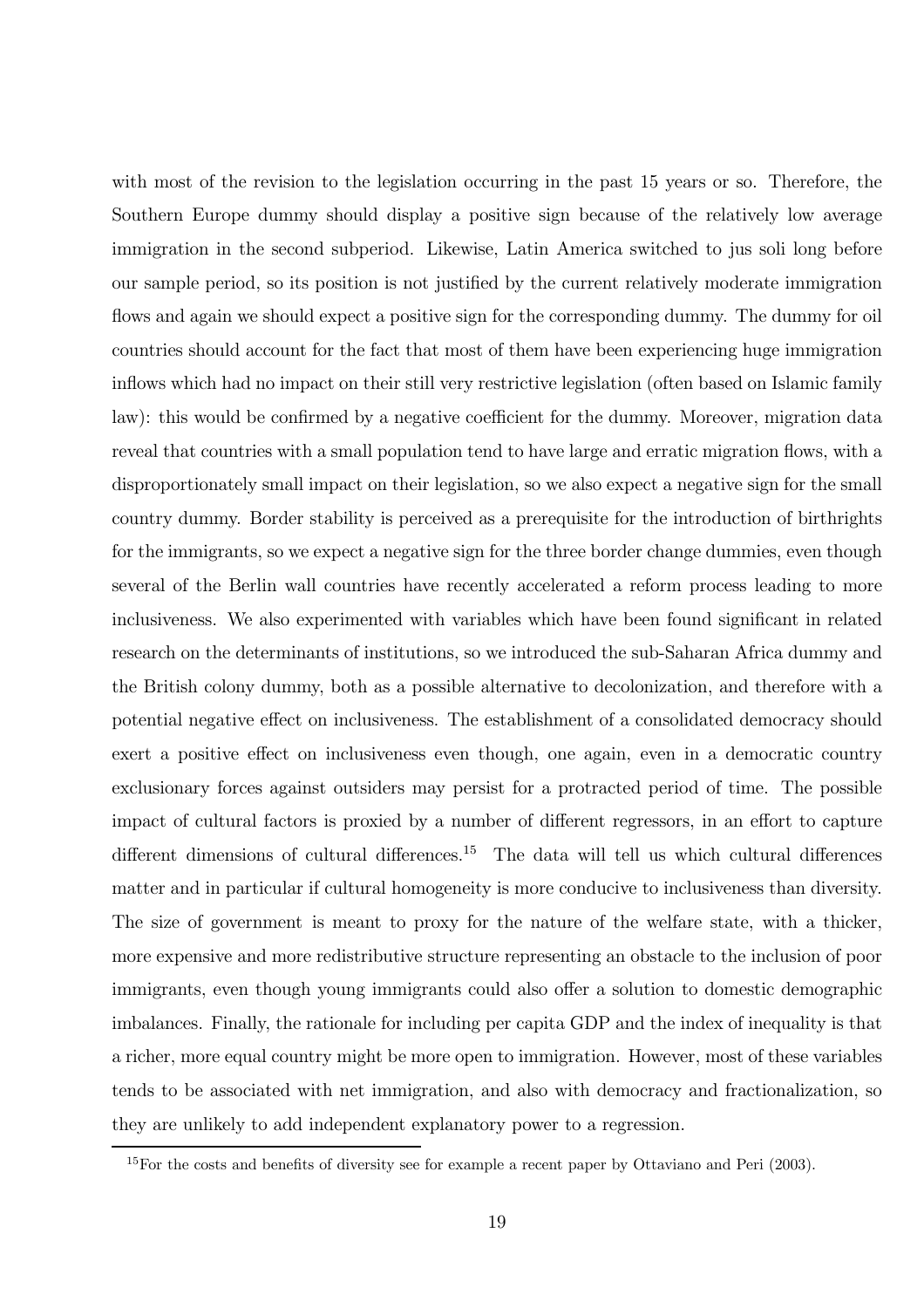### 6 Results

Table 4 reports summary statistics for all the variables we use in our study. Some of the key variables were already described in the data section, while here we also report additional dummy, categorical and continuous variables that we employed in our empirical analysis.

The net migration rates variable displays a large standard deviation which reflects complex and highly differentiated patterns, which can be explained as follows. Latin America is no longer a land of immigration, while the United States, Canada and Australia still display large immigration rates. Within Europe, and especially Southern Europe, we see a reversal from negative to positive immigration rates, which is very noticeable in the second subperiod. Within Africa, we observe extremely large and volatile in and out flows, which can be linked to major events such as wars and famines. Oil countries absorb at enormous rates, which are determined both by the small size of the local population, and by the large economic opportunities generated by oil extraction. Very large and volatile in and out flows are observed for the smallest countries (often recently-formed city-states or island-states).<sup>16</sup> A further look at the (unreported) summary statistics organized by subsamples (i.e., focusing on the 1950-1974 subsample and on the 1975-1999 subsample separately) reveals that the average net migration rate is much higher for the first subperiod, even though again this pattern hides enormous cross-continent variations. No relevant time variations appear for the other variables.

Pairwise correlations for the variables in the panel are presented in Table 5. Current citizenship laws, the dependent variable, is highly correlated with the initial 1948 laws, while they are only weakly correlated with the common law dummy. Current Citizenship Laws (as well as 1948 laws) are highly correlated with the Latin America dummy, since most of these countries switched to jus soli before 1948. The dependent variable is also significantly correlated with the proportion of Catholics, political rights and the GINI index of inequality. The 1948 laws are significantly positively correlated with the dummy for British colonies (0.51) and for common law (0.65, not reported in the table). Our border change dummies display interesting patterns. Decolonization shows a significant correlation with British Colony, since the British Empire was so extended,

<sup>&</sup>lt;sup>16</sup>Since gross immigration has been suggested as a factor that favors the application of jus soli, while emigration should tighten jus sanguinis provisions, one would want to gauge their importance separately. However, reliable and complete information is available only for net immigration.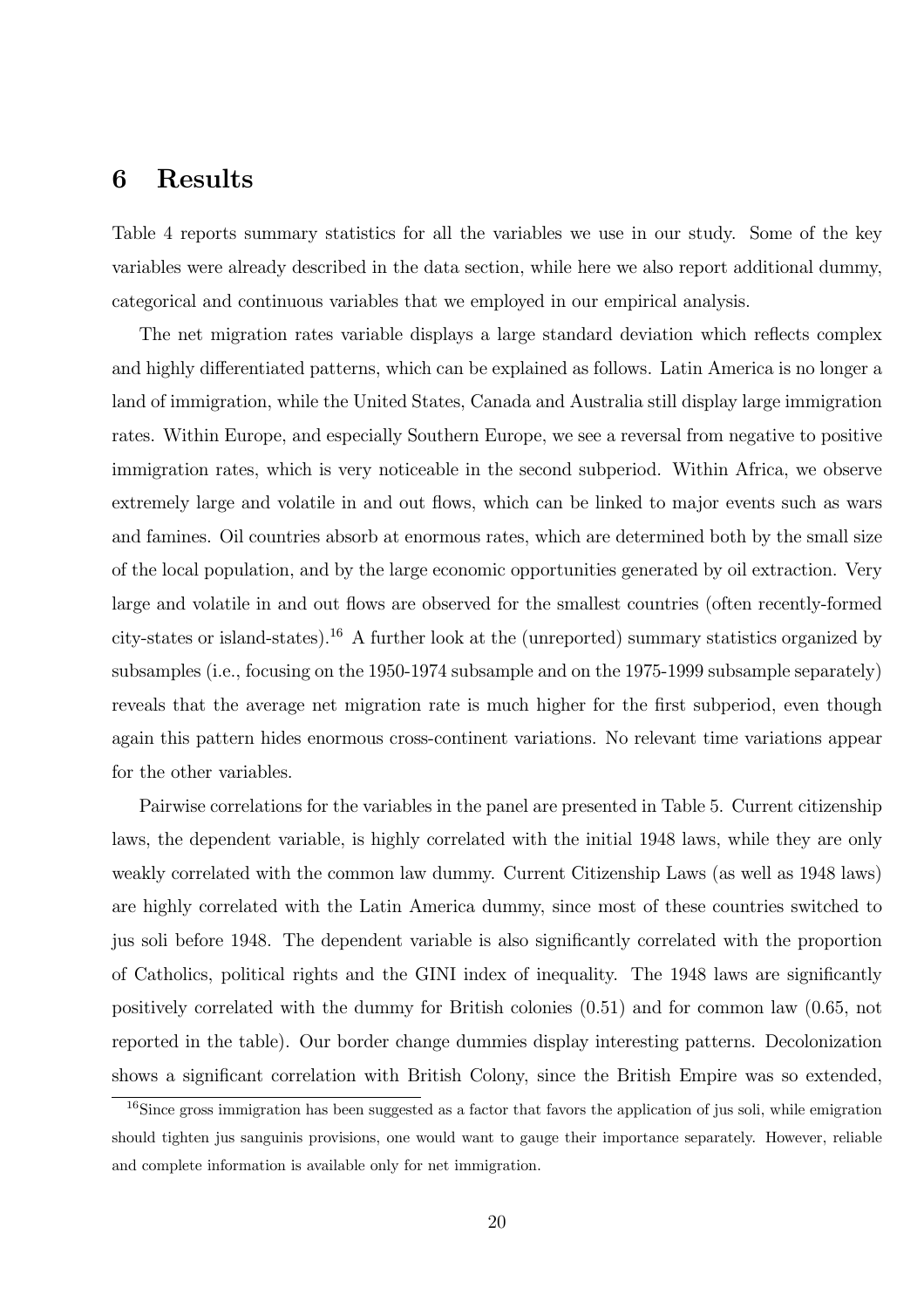and is also associated with low income per capita, the sub-Saharan Africa dummy, ethnolinguistic fractionalization, and political rights. Berlin wall is of course highly correlated with the socialist country dummy (and this correlation is even higher in the second subsample). Democracy tends to be high in rich, Catholic countries, low in highly fractionalized ones. The (unreported) correlation patterns for the two separate subsamples are in line with those for the panel. Overall, the stylized facts we report are in line with previous research and economic intuition. It is also clear that several of our independent variables are closely interrelated and that it may be difficult to disentangle their specific effect on the evolution of citizenship laws.

Our regression results are presented in Table 6. The estimates we perform refer both to our panel and to each of the two subsamples we focus on. Starting with the panel, in the first column we present a basic specification including only the core variables, i.e., the original laws and the net migration rate. While for the original laws the coefficient is significantly positive, as expected, migration shows a negative impact. In the second specification, we add to the core variables the geopolitical dummies previously identified. The jus soli dummy still displays a positive and highly significant coefficient, while the coefficient of migration is now positive but insignificant. The coefficient of the dummy for Latin America has the correct, significantly positive sign, while the British colony dummy has a negative impact. While the sub-Saharan dummy is negative but insignificant, its interaction with net migration is significantly negative. The Southern Europe dummy is also positive, but insignificant, and so is the small country dummy, while the socialist and the oil dummies have the correct, significantly negative sign. In the third column, we add to the previous specification the other regressors previously selected, i.e., the three border change dummies, a measure of democracy, the proportion of Catholics, ethnolinguistic factionalization, and the size of government. The jus soli dummy remains significantly positive, and migration also becomes significantly positive in this specification. Border changes were expected to exert a negative effect on inclusiveness. For decolonization and other border changes the coefficient is indeed negative, but insignificant, while for Berlin wall we observe a significantly positive coefficient: however, it turns out that for the estimated sample the only country captured by this dummy is Germany, which did shift from a jus sanguinis regime to a mixed one at the end of the sample, so the sign of the coefficient is consistent with the facts. The only other significant variable if government size, which displays a positive coefficient, contrary to our intuition. This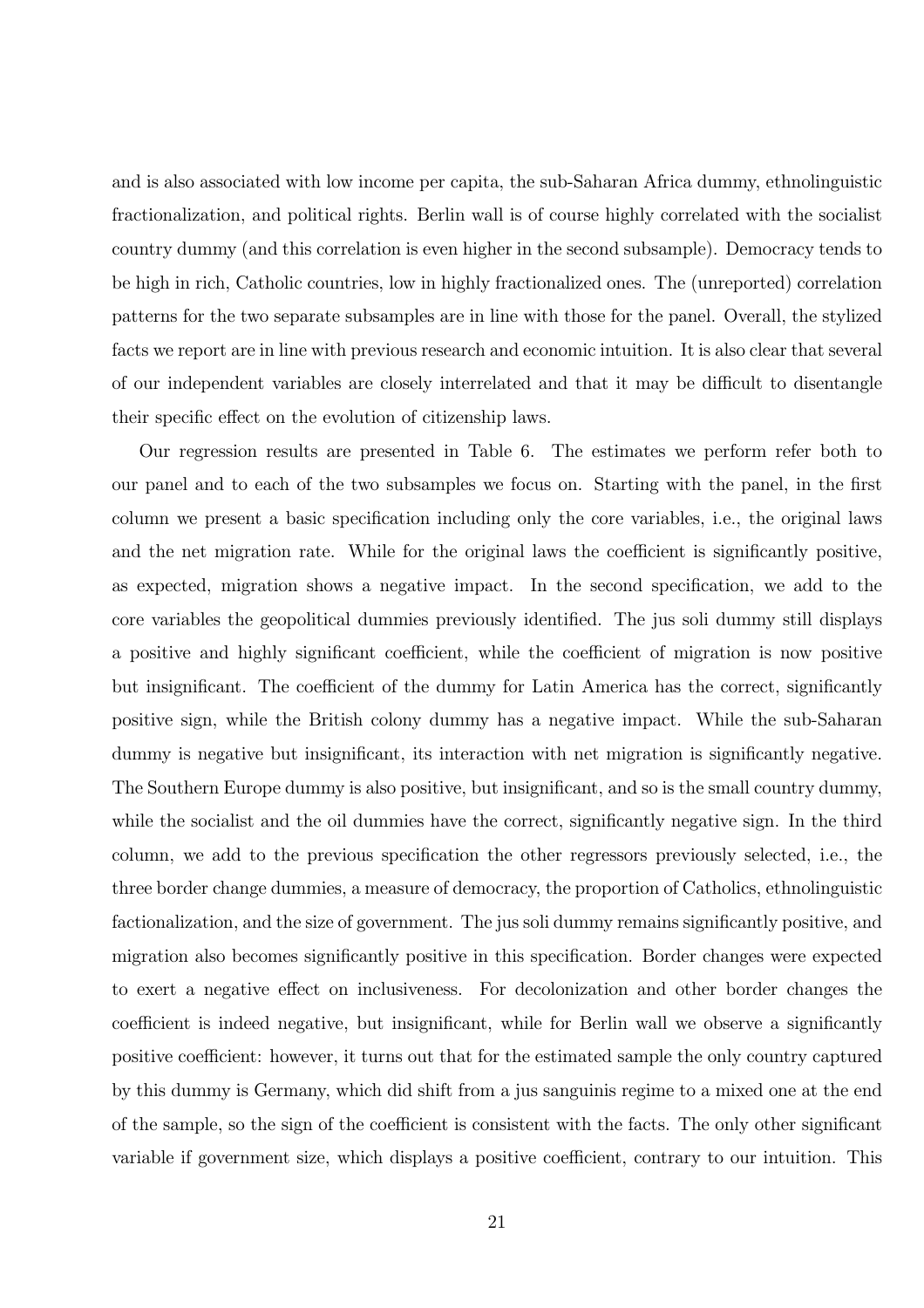could be explained by the fact that the size of government proxies for European-style, relative inclusive social-democracies, or because many of the countries with extended welfare systems may favor immigration because of their demographic crisis. It turns out, however, that when we run this regression again for a sample limited to rich countries (see below for more details), then government size acquires a significantly negative coefficient, as expected for Western-style democracies. Democracy has a positive but insignificant coefficient, while Catholic and highly fractionalized countries appear to have a positive but insignificant tendency towards inclusiveness.

Turning to the first subsample, the most relevant news is that ethnolinguistic fractionalization now has a significantly positive coefficient. To be noticed is that we did not include for this sample the Southern Europe and the socialist country dummies among the regressors, because during this period these countries did not display any special pattern in this dimension as they consistently maintained jus sanguinis in the face of moderate (and in fact, highly restricted for the socialist countries) immigration.<sup>17</sup> Finally, the second subperiod uncovers three new noticeable tendencies: the impact of the original laws is fading with the time distance, with their coefficient losing significance; democratic countries show a significantly positive tendency towards inclusiveness, while countries that went through decolonization tends to restrict their regulation. Sub-Saharan Africa and its interaction with migration did not add any significant explanatory power and were therefore dropped for this sample.

Table 7 reports the marginal effects for the most complete specification in Table 6 (i.e., the third one), again for each sample. The marginal effects confirm that coming from a jus soli tradition has a significantly negative effect on the probability of being a jus sanguinis country and a significantly positive effect on the probability of being either a jus soli or a mixed regime country. The results also show that net migration has always a significant positive effect on the probability of being a jus soli country, and a significant negative one on the probability of being a jus sanguinis country (in all samples considered), confirming our predictions. In particular, a unit change in net migration rate increases the probability of being a jus soli country by 5 percentage points while it decreases the probability of being a jus sanguinis country by 6.9 percentage points. The fact that a country is in Latin America has a clear impact on its probability of adopting jus soli: Latin American countries are about 68% more likely to adopt jus soli than other countries. In the second

<sup>&</sup>lt;sup>17</sup>A version of the regression including these two dummies exhibited perfect predictions problems.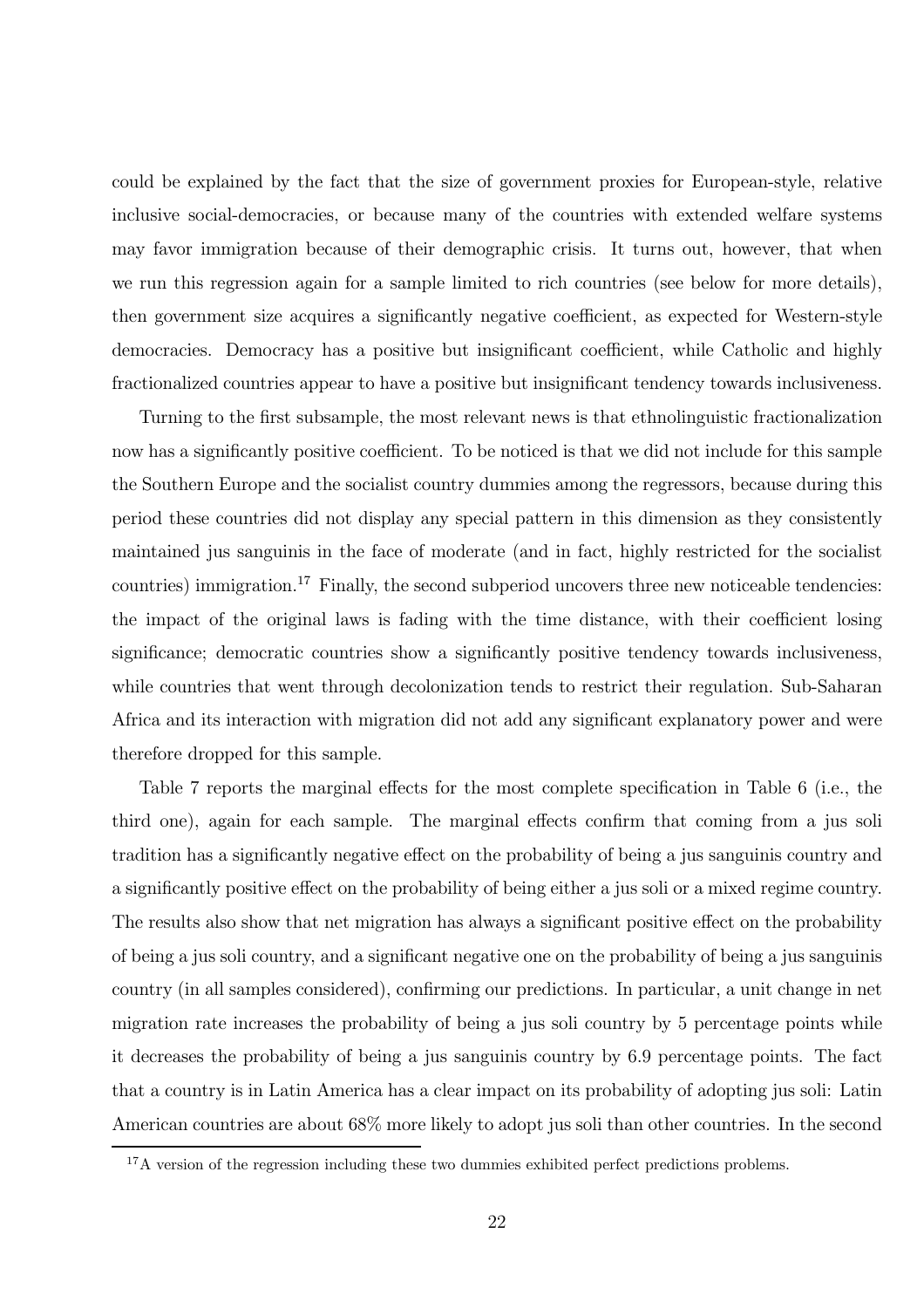subsample, decolonization has a negative significant effect on the probability of being a jus soli or a mixed regime country, and a positive one on the probability of being a jus sanguinis, while political rights exhibit a significant positive effect on the probability that a country is inclusive.

We also studied the direct impact of purely economic factors on citizenship laws evolution. Timmer and Williamson (1998) and Mayda (2005) do find evidence that economic factors affect voters' attitudes towards immigration. We experimented with economic variables such as per capita income and inequality, and also the agriculture share and the level of education. When added to the more complete specification of the regressions in Table 6, these variables did not add any explanatory value, which is not surprising given the complex pattern of correlations previously illustrated. When added one by one to the more parsimonious specification including only the core variables and the geopolitical dummies, per capita income displays a positive coefficient and inequality a negative one, as intuition would suggest, but both coefficients are insignificant and do not affect the others. The coefficients for the agriculture share and the level of education were always insignificant. An alternative way to gauge the importance of economic factors is to divide our sample between rich and poor countries. This exercise suggested that for rich countries the results from Table 6 are broadly confirmed, with a generally higher significance level (e.g., for Catholics and decolonization) and with the importance differences that government expenditures has now a significantly negative coefficient, while sub-Saharan Africa - unsurprisingly - has a significantly positive one. For poor countries, migration becomes an insignificant factor in determining citizenship laws.

A variant of the more extended specification for the regressions in Table 6, where the initial citizenship laws are replaced by the legal origin, yield the following results: the dummy for common law is no longer significant for the panel, and makes the British colony and the Berlin wall dummies lose significance. In the first subperiod legal origin is significant (since the common law dummy is closer to the jus soli dummy for this subsample), while its standard error is very high, and higher than that of original laws, in the second. We also checked the consequences of taking citizenship laws in 1974, rather than in 1948, as the relevant initial condition for the second subsample. While again no substantial difference emerged in the overall results, because of the two zero entries in the transition matrix for 1974-2001 this option created zero cell problems.

We also run an analogous set of regressions for a cross-sectional sample composed by country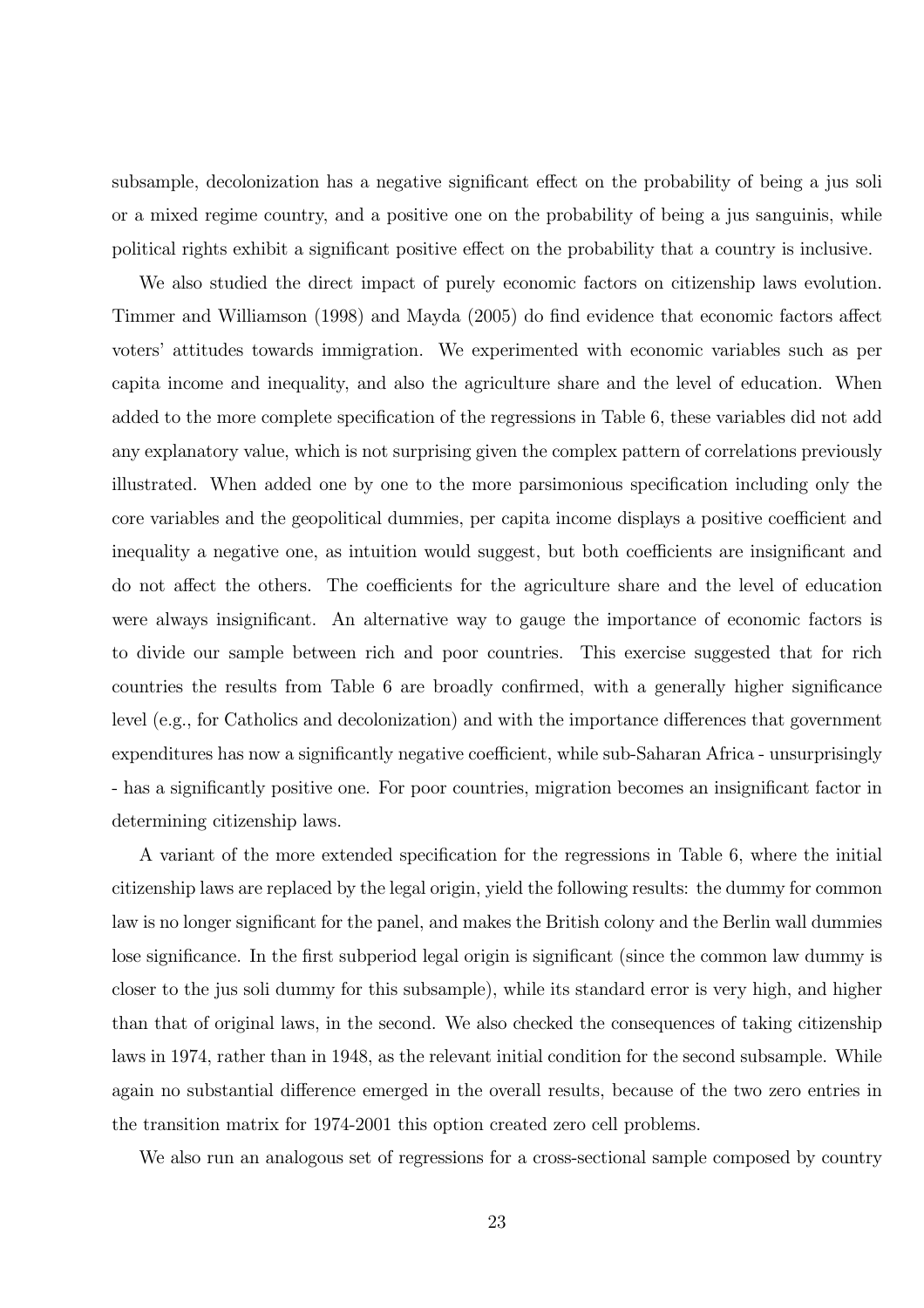averages over the period 1950-1999, where we included the more general index of inclusiveness which we described in Section 4 as the dependent variable. Standard OLS were employed in this case, and delivered similar qualitative results confirming that our variable reflecting citizenship at birth does capture a broader set of rules concerning citizenship.

The regressions in Table 6 were also rerun, without changing any result, excluding observations for which migration rates were larger than 20 in absolute value, in order to correct for outliers which can be determined by additional factors that we do not explicitly account for, such as wars, political prosecution, famines, and other environmental disasters. An alternative ordered probit model also delivered very similar qualitative results which are not presented here.

Finally, we repeated the exercise with a generalized order logit model, which allows the covariates to exert a different effect on the probability of moving across categories by relaxing the proportional odds hypothesis on which the standard ordered logit is based. Our (unreported) results for the panel show that the general tendency captured by the ordered logit coefficients in Table 6 is confirmed for the move away from jus sanguinis toward more inclusiveness, while the same covariates tend to have an ambiguous effect on the next move all the way to jus soli. We interpret this as evidence of convergence to a mixed regime, rather than of a drift towards maximum inclusiveness.

Overall, our empirical investigation over a large number of countries for the postwar period confirms that the legal tradition and migration do explain the evolution of citizenship laws towards a higher degree of inclusiveness, but only after controlling for a number of factors which reflect border stability, the level of democracy and the welfare burden, as suggested by political scientists. The influence of cultural factors, at least in the sense of Brubaker (1992), is hard to detect with our proxies, but we do find some evidence that a more ethnolinguistically diverse country like France tends to be more inclusive than a more homogeneous country like Germany. We also found that post-colonial history matters but not necessarily in the direction that legal theory would suggest, because we show that a jus soli/common law transplanted heritage need not be retained after independence.<sup>18</sup>

<sup>18</sup>Berkowitz et al. (2003) study the transplanting process for legal institutions.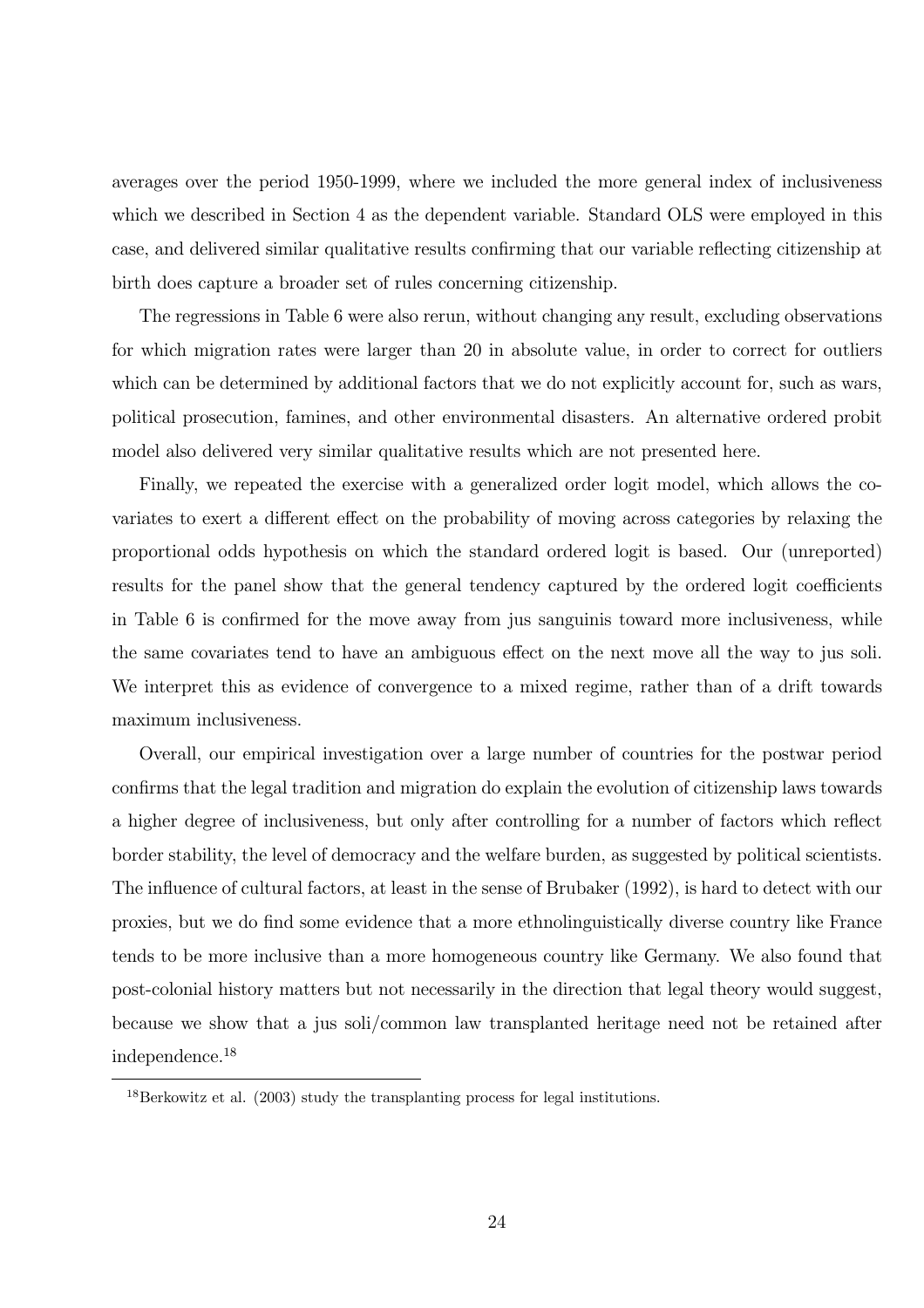# 7 Conclusion

We have studied the origin and evolution of the legal institution of citizenship around the world from the end of the 19th until the turn of the 21th century, and compiled a new data set describing their evolution since 1948. In the postwar period, citizenship laws are shown to respond endogenously and systematically to migration and the legal tradition, as well as to border stability, the degree of democracy, the welfare burden, cultural factors, and postcolonial developments. We view these results are a first step toward a full understanding of the process of formation of legal rules and its interaction with economic factors as well as other forms of institutions.

Citizenship laws are still changing. One of our plans for future research is to project the future evolution of citizenship policy around the world for the next half century, by using projections of international migration in combination with the available work which has tried to predict the future course of democratization and of border changes.

Another question which we leave for future research is the following. What are the implications of citizenship laws evolution - and the consequent extension of political rights for immigrants for the welfare state? Continental Europe is historically characterized by a thick welfare state, while only recently it has been experiencing increasing immigration. In this context, the current evolution of the concept of citizenship and the consequent broadening of the voting franchise could introduce a new channel for a further deterioration of public accounts, which calls for further investigation.

Finally, citizenship laws can be viewed as a link, within a legal system, between the public and the private sphere of influence. Many issues that fall within the former - such as commercial law, labor regulation, and government activities - have already been investigated. We plan to extend our methodology to the study of other evolving bodies of the law, such as family law, rules of inheritance, and women's rights.

#### DATA APPENDIX

#### A. Definitions and sources

Migration: The data we use are net international migration rates taken from the 2002 UN Common Database. These data are compiled by the UN Population Division, which provides estimates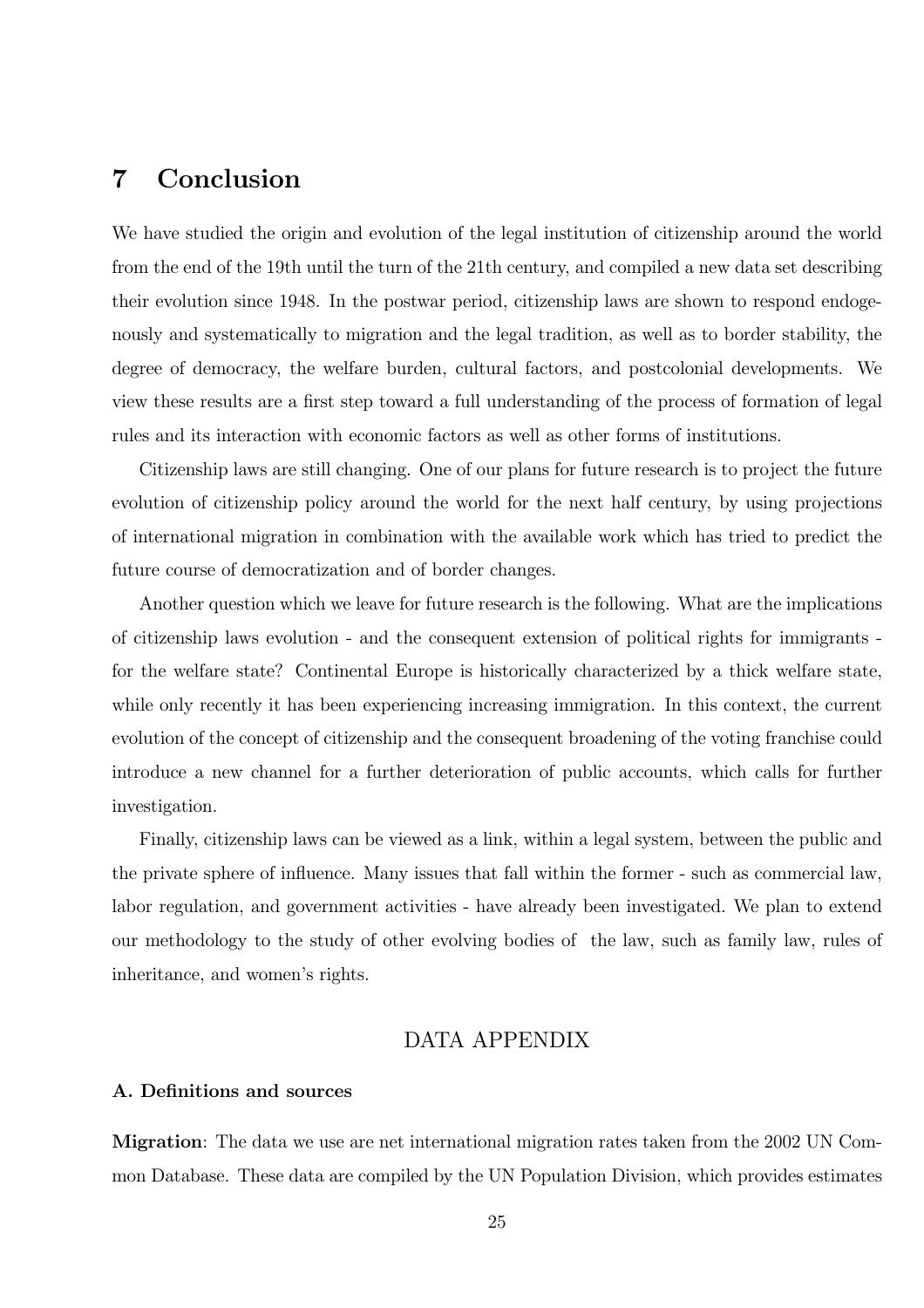of annual average net immigration rates over five year intervals from 1950, with projections until 2050, for 192 countries. We use the available data for the 1950-1999 period. Information on international immigration and emigration rates was also provided from 1949 to 1995 by the UN Demographic Yearbook Database, compiled by the UN Statistics Division. However, collection was suspended due to the bad quality of the process. They are currently testing a revised questionnaire in order to resume collection starting with 2000 data. The available historical data were not even included in the UN Demographic Yearbook Historical Supplement, 1948-1997 (2000). The OECD (2002) has also been collecting migration data from some members countries since 1980, but the available sample is clearly inadequate for our purposes. Common law: The source is La Porta et al. (1999). Political rights: We use the political rights index (on a seven point scale) from Freedom House (1996) as elaborated by La Porta et al. (1999). Ethnolinguistic fractionalization: We employ a composite index of ethnolinguistic fractionalization which includes ELF60 and other 4 indexes. See Easterly and Levine (1997). Catholic share: We report the percentage of Catholics in 1980, taken from La Porta et al. (1999). Government consumption: We take the government share of GDP in current prices from the Penn World Table (2002). **GDP** per capita: We enter the log of the real GDP per capita at current international prices from the Penn World Table (2002). GINI index: The source is Deininger and Squire (1996). Socialist countries: Information is from La Porta et al. (1999). Oil countries: OPEC countries plus Oman, Angola, Qatar, Bahrain, and Brunei. Sub-Saharan Africa, Latin America and Southern European countries: The classification is from UN (2002). British colonies: We count those countries that were British colonies any time after 1918. The source is the Correlates of War 2 Project (2004). Small countries: As in Easterly and Kraay (2000), small countries are defined as those with a population size of less than one million over all available years between 1960 and 1995.

#### B. The border change dummies

We constructed three border change dummies based on data collected from Polity IV (2002). In particular, from the Polity IV variable CHANGE we recorded information on four types of events, capable of affecting state borders, starting from the year 1943. Even if we set 1948 as the initial date for our citizenship laws analysis, for border changes we included a few earlier events that fit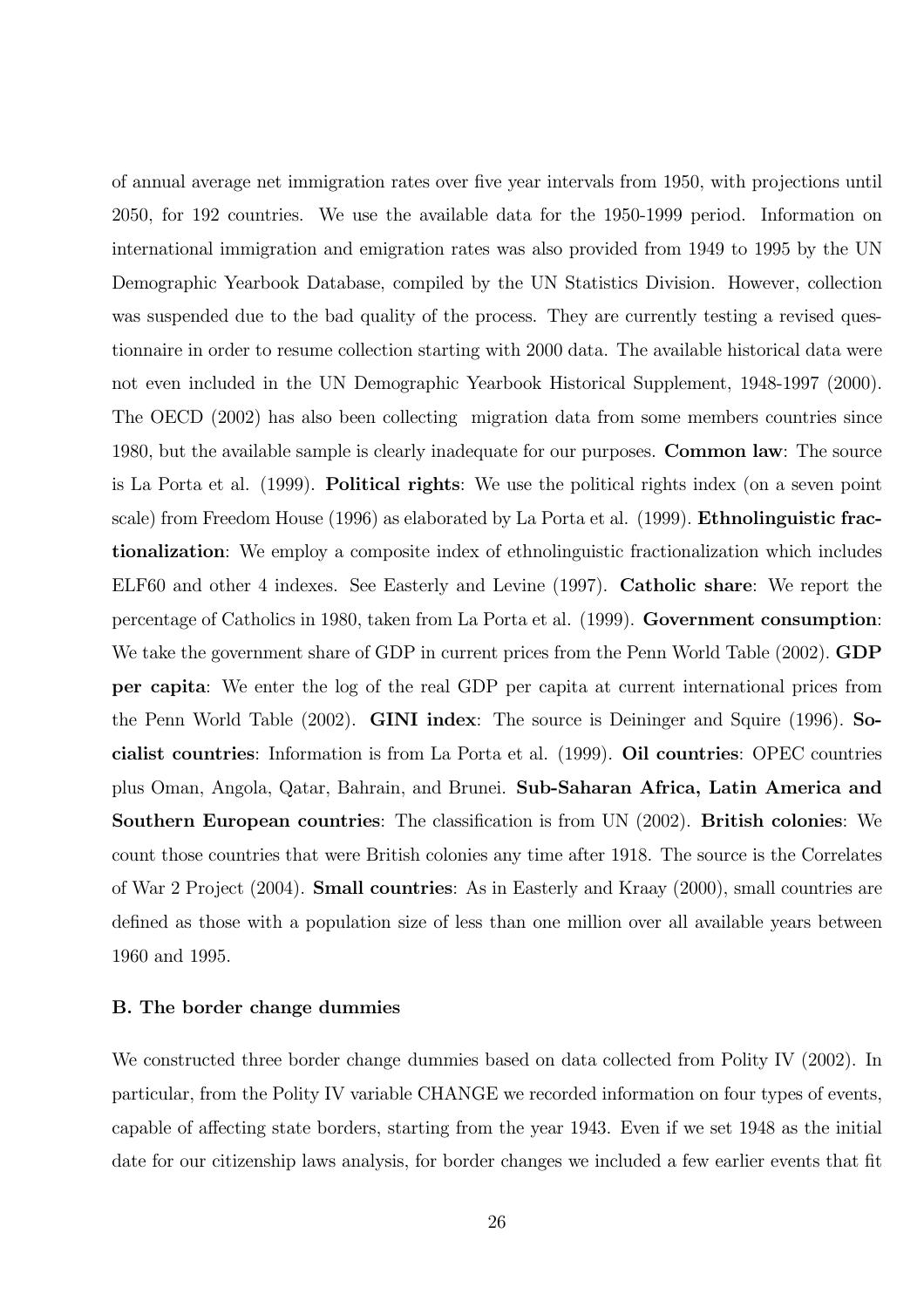within the phase of post-colonial independence. The events are: State Disintegration (e.g., Yugoslavia in 1991); State Transformation (e.g., Germany 1990, East Germany 1945, West Germany 1945, Russia 1992); State Demise (e.g., Germany 1945, East Germany 1990, West Germany 1990, USSR 1991); and State Creation. This last group of observations is the most numerous since it includes all the new countries gaining independence - and therefore state borders - in the postwar decolonization phase, the new countries formed in Europe after the fall of the Berlin wall, plus a few additional observations not linked to these two waves. Clearly there is substantial overlap among the observations recorded in the Polity IV data set. We adapted these data to our needs by matching them to the 159 countries appearing in our citizenship laws data set. For instance, we count as a single event, occurring to Germany, the state transformation of East and West Germany in 1945 but also the state demise of Germany in the same year. Likewise, we treat as another single event, occurring again to Germany, the state transformation of Germany in 1990 and the state demise of East and West Germany in the same year. On the other hand, the separation of Bangladesh from Pakistan counts for two events, because it concerns two countries which are in our sample. Additional information when necessary was obtained from the CIA (2002). Overall, we distilled 104 events, occurred to 98 countries. This discrepancy arises because a few countries were subject to more than one border changes during the time period under examination. This is the case for example of Germany, divided in 1945 and reunited in 1990, and of Pakistan and Bangladesh, which went through post-colonial state formation first, and division later. On this basis we constructed three border change dummies: decolonization, fall of the Berlin wall, and other types of boundary changes. 50% of the countries in the sample went through a post-colonial redefinition of their borders, of which 87% occurred during the first subperiod, while 11% went through a post-1989 Berlin wall border change and 4% through other types of border changes (of which examples are the split between Pakistan and Bangladesh, and the unification of Vietnam).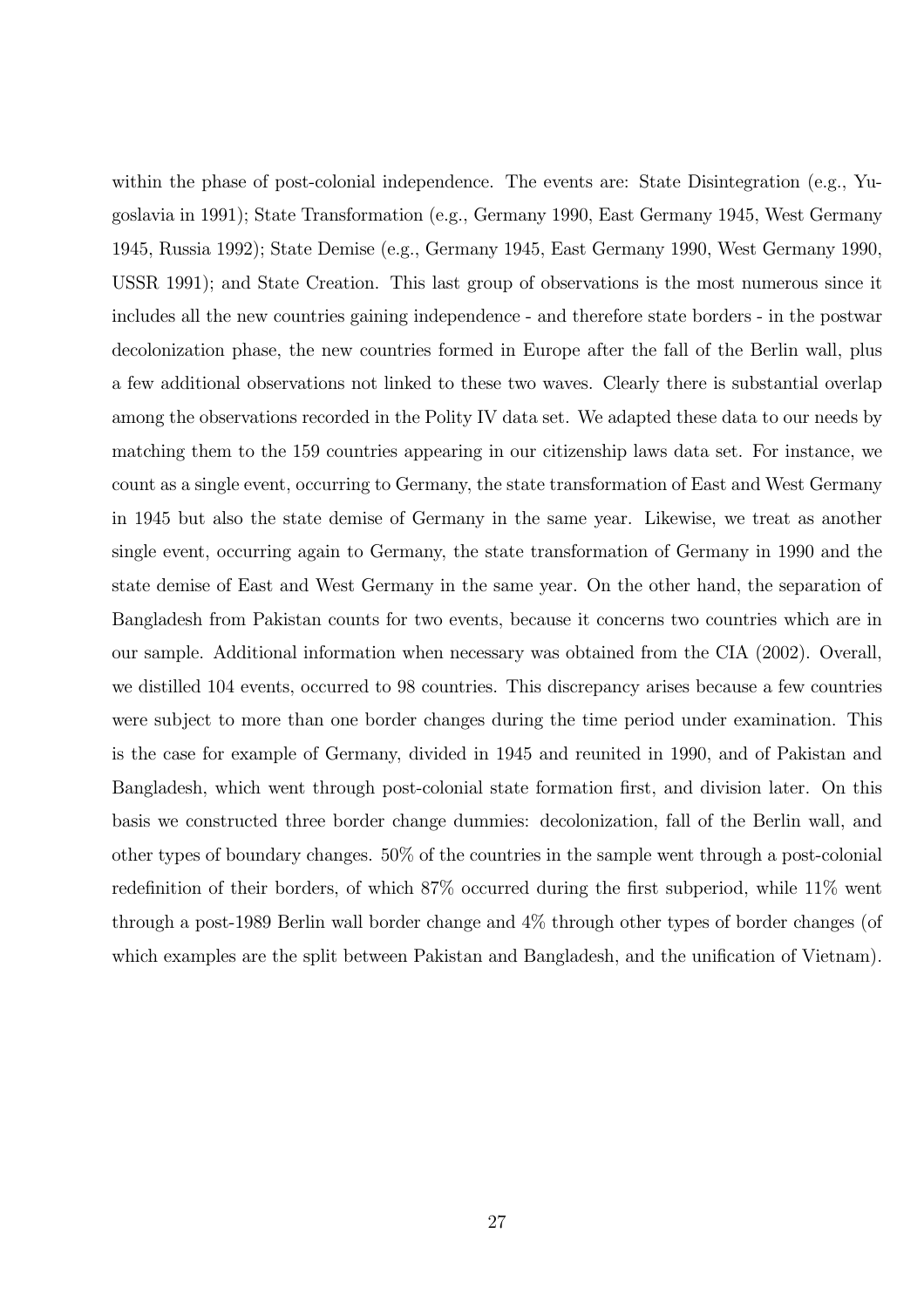#### REFERENCES

- Acemoglu, D. , Johnson, S. and Robinson, J.A., 2001, The Colonial Origins of Comparative Development: An Empirical Investigation, American Economic Review 91, 1369-1401.
- Aleinikoff, T. A. and Klusmeyer, D. (eds.), 2001, Citizenship Today: Global Perspectives and Practices, Carnegie Endowment for International Peace, Washington.
- Aleinikoff, T. A. and Klusmeyer, D. (eds.), 2000, From Migrants to Citizens: Membership in a Changing World, Carnegie Endowment for International Peace, Washington.
- Alesina, A. and Spolaore, E., 1997, On the Number and Size of Nations, Quarterly Journal of Economics 112, 1027-1056.
- Benhabib, J., 1996, On the Political Economy of Migration, European Economic Review 40, 1737-1744.
- Berkowitz, D., Pistor, K. and Richard, J.-F., 2003, Economic Development, Legality, and the Transplant Effect, European Economic Review 47, 165-195.
- Bertocchi, G. and Strozzi, C., 2005, The Age of Mass Migration: Economic and Institutional Determinants, mimeo, University of Modena.
- Bolton, P. and Roland, G., 1997, The Breakup of Nations: A Political Economy Analysis, Quarterly Journal of Economics 112, 1057-1090.
- Borjas, G., 1994, The Economics of Immigration, Journal of Economic Literature 32, 1667-1717.
- Botero, J., Djankov, S., La Porta, R., Lopes-de-Silanes, F. and Shleifer, A., 2004, The Regulation of Labor, Quarterly Journal of Economics 119, 1339-1382.
- Brubaker, R., 1992, Citizenship and Nationhood in France and Germany, Harvard University Press, Cambridge.
- Central Intelligence Agency, The World Factbook 2002, CIA, Washington.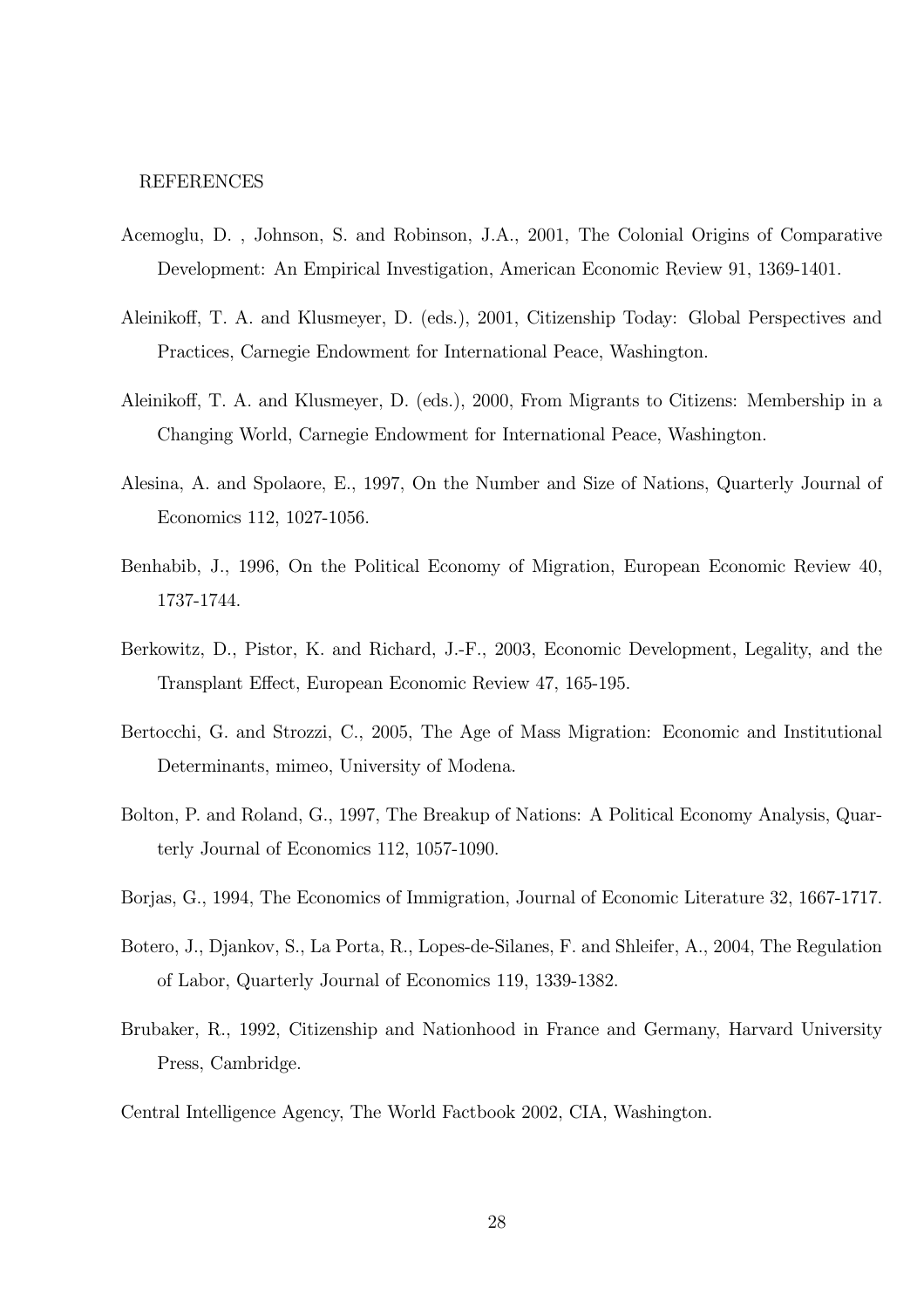- Chiswick, B.R. and Hatton, T.J., 2003, International Migration and the Integration of Labor Markets, in Bordo, M.D., Taylor, A.M. and Williamson, J.G. (eds), Globalization in Historical Perspective, Chicago University Press, Chicago.
- Correlates of War 2 Project, 2004, Department of Political Science, The Pennsylvania State University.
- Deininger, K. and Squire, L., 1996, A New Data Set Measuring Income Inequality, The World Bank Economic Review 10, 565-91.
- Easterly, W. and Kraay, A., 2000, Small States, Small Problems? Income, Growth, and Volatility in Small States, World Development 28, 2013-2027.
- Easterly, W. and Levine, R., 1997, Africa's Growth Tragedy: Policies and Ethnic Divisions, Quarterly Journal of Economics 112, 1203-1250.
- Engerman, S. and Sokoloff, K.L., 2002, Factor Endowment, Inequality, and Paths of Development Among New World Economies, NBER Working Paper 9259.
- Freedom House, 1996, Freedom in the World. Political Rights and Civil Liberties. Freedom House, New York.
- Gradstein, M. and Schiff, M., 2004, The Political Economy of Social Exclusion with Implications for Immigration Policy, IZA Discussion Paper No. 1087.
- Hatton, T.J., 2004, Emigration from the UK, 1870-1913 and 1950-1998, European Review of Economic History 8.
- Hatton, T. J., 1995, A Model of U.K. Emigration, 1870-1913, Review of Economics and Statistics 77, 407-415.
- Hatton, T.J. and Williamson, J.G., 2005a, What Fundamentals Drive World Migration?, in Borjas, G. and Crisp, J. (eds), Poverty, International Migration and Asylum, Palgrave-Macmillan, New York.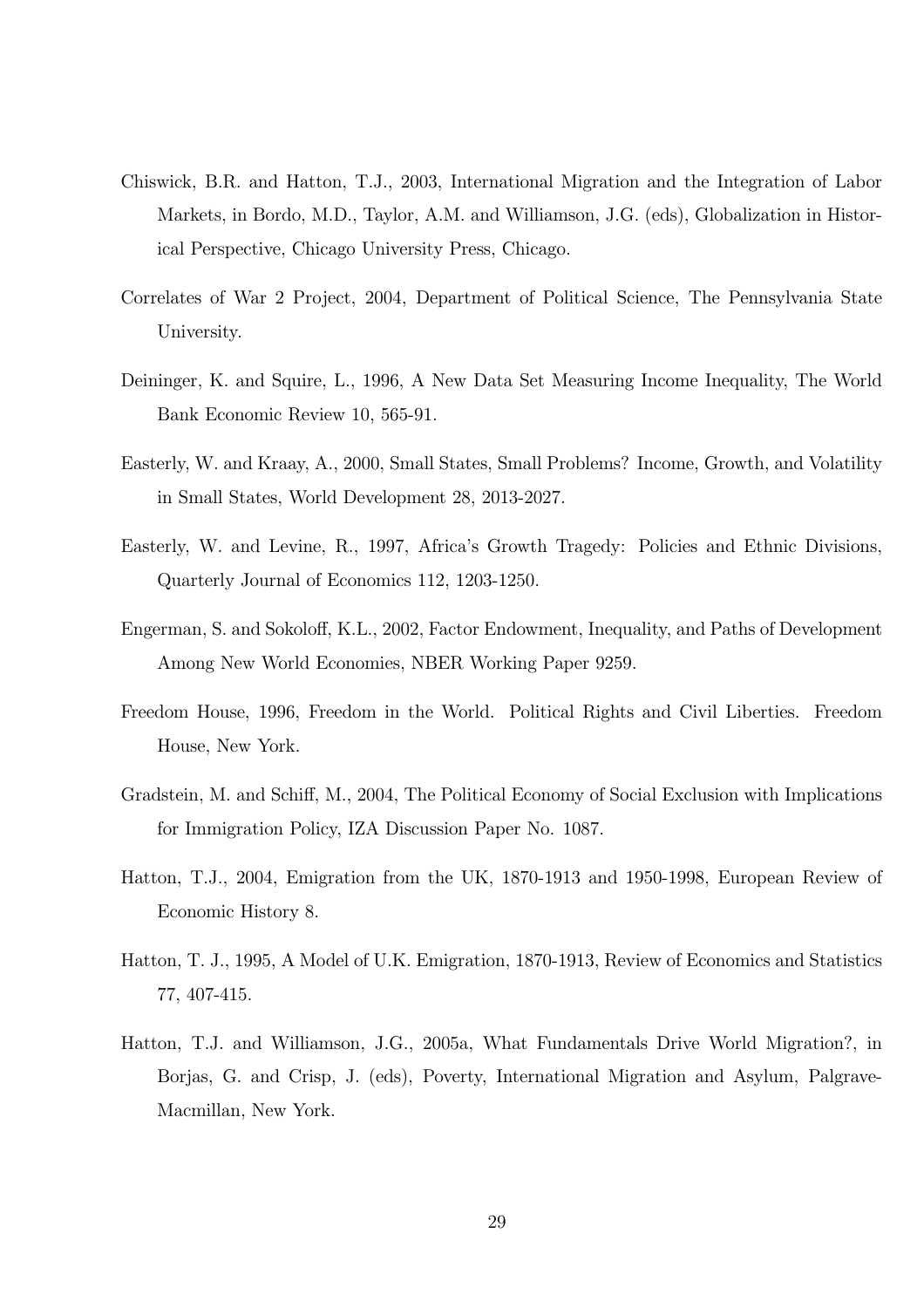- Hatton, T.J. and Williamson, J.G., 2005b, Refugees, Asylum Seekers and Policy in Europe, in Snower, D. (ed.), Labour Mobility and the World Economy, Kiel Institute for World Economics, Kiel.
- Hatton, T.J. and Williamson, J.G., 2004, International Migration in the Long Run: Positive Selection, Negative Selection and Policy, NBER Working Paper No. 10529.
- Hatton, T.J. and Williamson, J.G., 1998, The Age of Mass Migration: Causes and Economic Impact, Oxford University Press, New York.
- Heston, A., Summers, R. and Aten, B., 2002, Penn World Table Version 6.1, Center for International Comparisons at the University of Pennsylvania (CICUP), October.
- Huntington, S.P., 2004, Who Are We: The Challenges to America's National Identity, Simon & Schuster, New York.
- Joppke, C. (ed.), 1998, Challenge to the Nation-State: Immigration in Western Europe and the United States, Oxford University Press, Oxford.
- La Porta, R., Lopez-de-Silanes, F., Shleifer, A. and Vishny, R.W., 1999, The Quality of Government, Journal of Law, Economics and Organization 15, 222-279.
- La Porta, R., Lopes-de-Silanes, F., Shleifer, A. and Vihny, R.W., 1998, Law and Finance, Journal of Political Economy 106, 1113-1155.
- Marshall, T.S., 1950, Citizenship and Social Class, Cambridge University Press, Cambridge.
- Mayda, A.M., 2005, Who is Against Immigration? A Cross-country Investigation of Individual Attitudes Towards Immigration, CEPR Discussion Paper 5055.
- OECD, 2002, Trends in International Migration, OECD, Paris.
- O'Rourke, K., 1991, Did the Great Irish Famine Matter?, Journal of Economic History 51, 1-22.
- O'Rourke, K. and Sinnott, R., 2003, Migration Flows: Political Economy of Migration and the Empirical Challenge, mimeo.
- Ottaviano, G. and Peri, G., 2003, The Economic Value of Cultural Diversity, mimeo, UC Davis.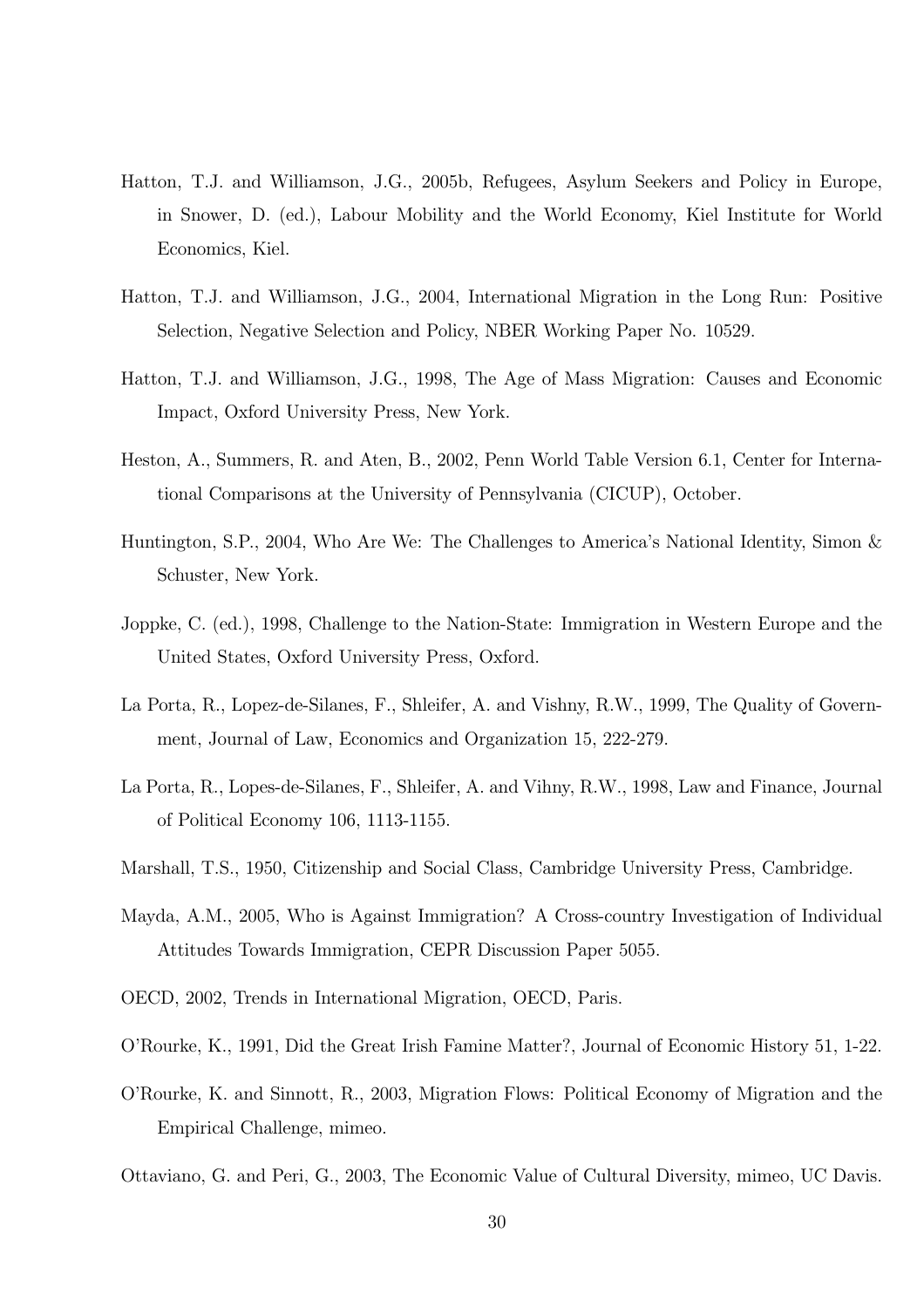- Polity IV, 2002, Political Regime Characteristics and Transitions, 1800-2002, Center for International Development and Conflict Management, University of Maryland.
- Razin, A., Sadka, E. and Swagel, P., 2002, Tax Burden and Migration: A Political Economy Theory and Evidence, Journal of Public Economics 85, 167-190.
- Stark, O., 2004, On the Economics of Refugees Flows, Review of Development Economics 8, 325-329.
- Timmer, A. and Williamson, J.G., 1998, Immigration Policy Prior to the Thirties: Labor Markets, Policy Interaction, and Globalization Backlash, Population and Development Review. 24, 739-771.
- Taylor, A.M., and Williamson J.G., 1997, Convergence in the Age of Mass Migration, European Review of Economic History 1, 27-63.
- UN Common Database, 2002, United Nations, New York.
- UN Demographic Yearbook, Vol. 1949/50 to Vol. 1996, United Nations, New York.
- UN Demographic Yearbook Historical Supplement (1948-1997), 2000, United Nations, New York.
- UN High Commissioner for Refugees, Country of Origin and Legal Information, 2003, United Nations, Geneva.
- United States Office of Personnel Management, Investigations Service, Citizenship Laws of the World, 2001.
- Weil, P., 2001, Access to Citizenship: A Comparison of Twenty-Five Nationality Laws, in Aleinikoff, T. A. and Klusmeyer, D. (eds.), Citizenship Today: Global Perspectives and Practices, 17-35, Carnegie Endowment for International Peace, Washington.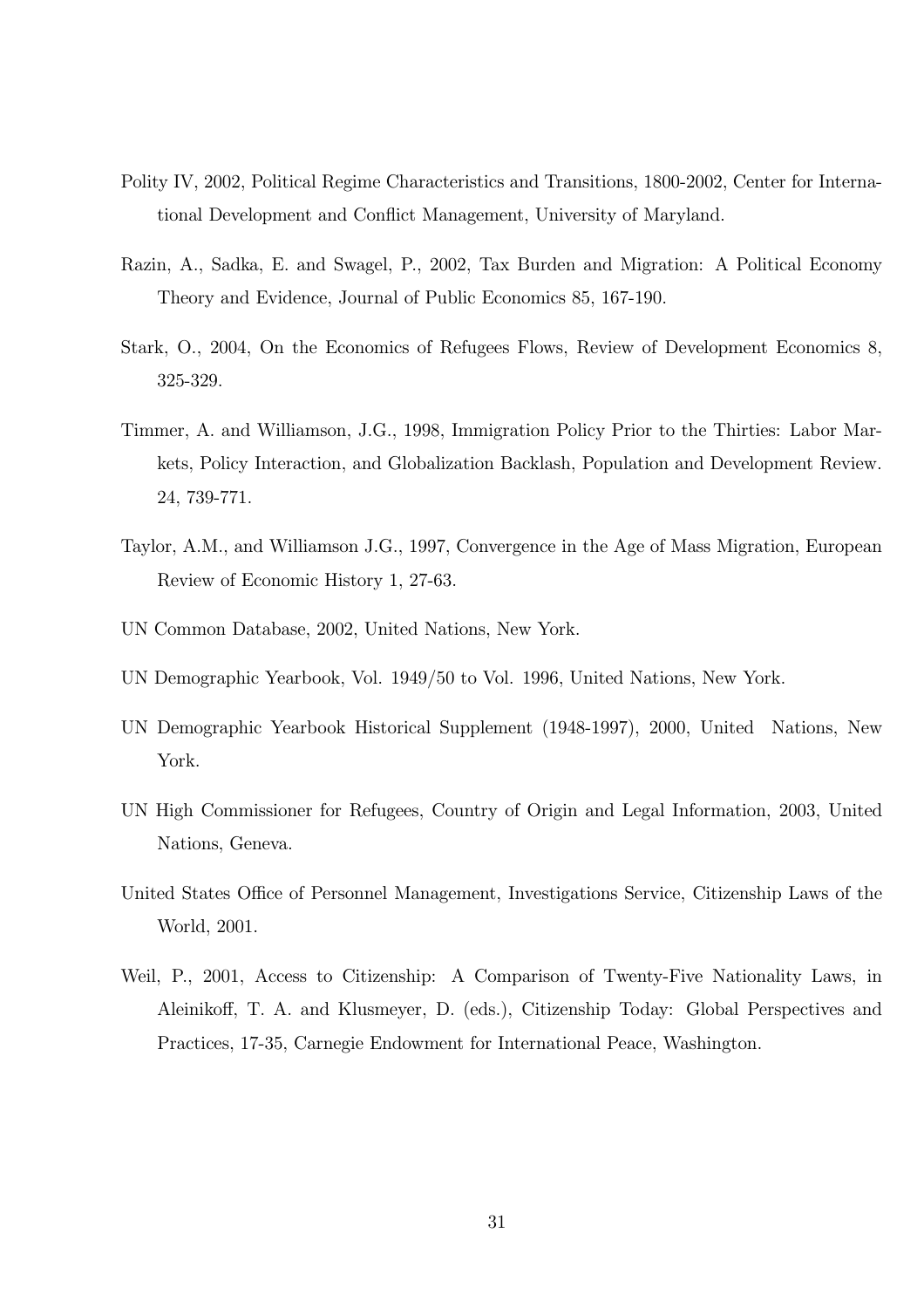| Table 1                                                             |  |  |  |  |  |  |  |  |  |
|---------------------------------------------------------------------|--|--|--|--|--|--|--|--|--|
| <b>Transition matrices for Citizenship Laws in 2001, 1974, 1948</b> |  |  |  |  |  |  |  |  |  |

|                          | Citizenship Laws in 2001 |                          |               |       |
|--------------------------|--------------------------|--------------------------|---------------|-------|
| Citizenship Laws in 1948 |                          |                          | 3             | Total |
|                          | 59                       | 28                       |               | 92    |
|                          | 28                       |                          | 32            | 67    |
| Total                    | 87                       | 35                       | 37            | 159   |
|                          |                          | Citizenship Laws in 1974 |               |       |
| Citizenship Laws in 1948 |                          |                          | 3             | Total |
|                          | 78                       |                          |               | 92    |
|                          | 21                       |                          | 45            | 67    |
| Total                    | 99                       | 10                       | 50            | 159   |
|                          |                          | Citizenship Laws in 2001 |               |       |
| Citizenship Laws in 1974 |                          |                          | $\mathcal{E}$ | Total |
|                          | 79                       | 20                       |               | 99    |
|                          |                          |                          |               | 10    |
|                          |                          |                          | 37            | 50    |
| Total                    | 87                       | 35                       | 37            | 159   |

**Table 2 Summary statistics for Citizenship Laws, Naturalization, Dual Citizenship, Inclusiveness Index and Common Law, 1950-1999** 

| Variable                 | Obs. | Mean  | Std. Dev. | Min. | Max. |
|--------------------------|------|-------|-----------|------|------|
| Citizenship Laws in 2001 | 159  | 1.686 | 0.828     |      |      |
| Citizenship Laws in 1974 | 159  | 1.692 | 0.921     |      |      |
| Citizenship Laws in 1948 | 159  | 0.421 | 0.495     |      |      |
| Naturalization in 2001   | 140  | 2.457 | 0 9 2 4   |      |      |
| Dual Citizenship in 2001 | 159  | 1.956 | 0.766     |      |      |
| Inclusiveness Index      | 140  | 0.443 | 0 2 7 3   |      |      |
| Common Law               | 159  | 0.321 | 0.468     |      |      |

**Table 3 Pairwise correlations between Citizenship Laws, Naturalization, Dual Citizenship, Inclusiveness Index and Common Law, 1950-1999** 

|                       | Citizen. Laws | Citizen. Laws | Citizen Laws | Naturalizat. | Dual Citizen. | Inclusiv. | Common |
|-----------------------|---------------|---------------|--------------|--------------|---------------|-----------|--------|
|                       | in $2001$     | in 1974       | In 1948      | in $2001$    | in $2001$     | Index     | Law    |
| Citizen. Laws in 2001 |               |               |              |              |               |           |        |
| Citizen. Laws in 1974 | $0.777*$      |               |              |              |               |           |        |
| Citizen. Laws in 1948 | $0.387*$      | $0.620*$      |              |              |               |           |        |
| Naturalizat. in 2001  | $0.379*$      | $0.302*$      | 0.149        |              |               |           |        |
| Dual Citizen, in 2001 | $0.218*$      | $0.232*$      | 0.133        | $0.310*$     |               |           |        |
| Inclusiveness Index   | $0.772*$      | $0.630*$      | $0.307*$     | $0.713*$     | $0.726*$      |           |        |
| Common Law            | 0.017         | $0.290*$      | $0.751*$     | $-0.045$     | 0.022         | $-0.012$  |        |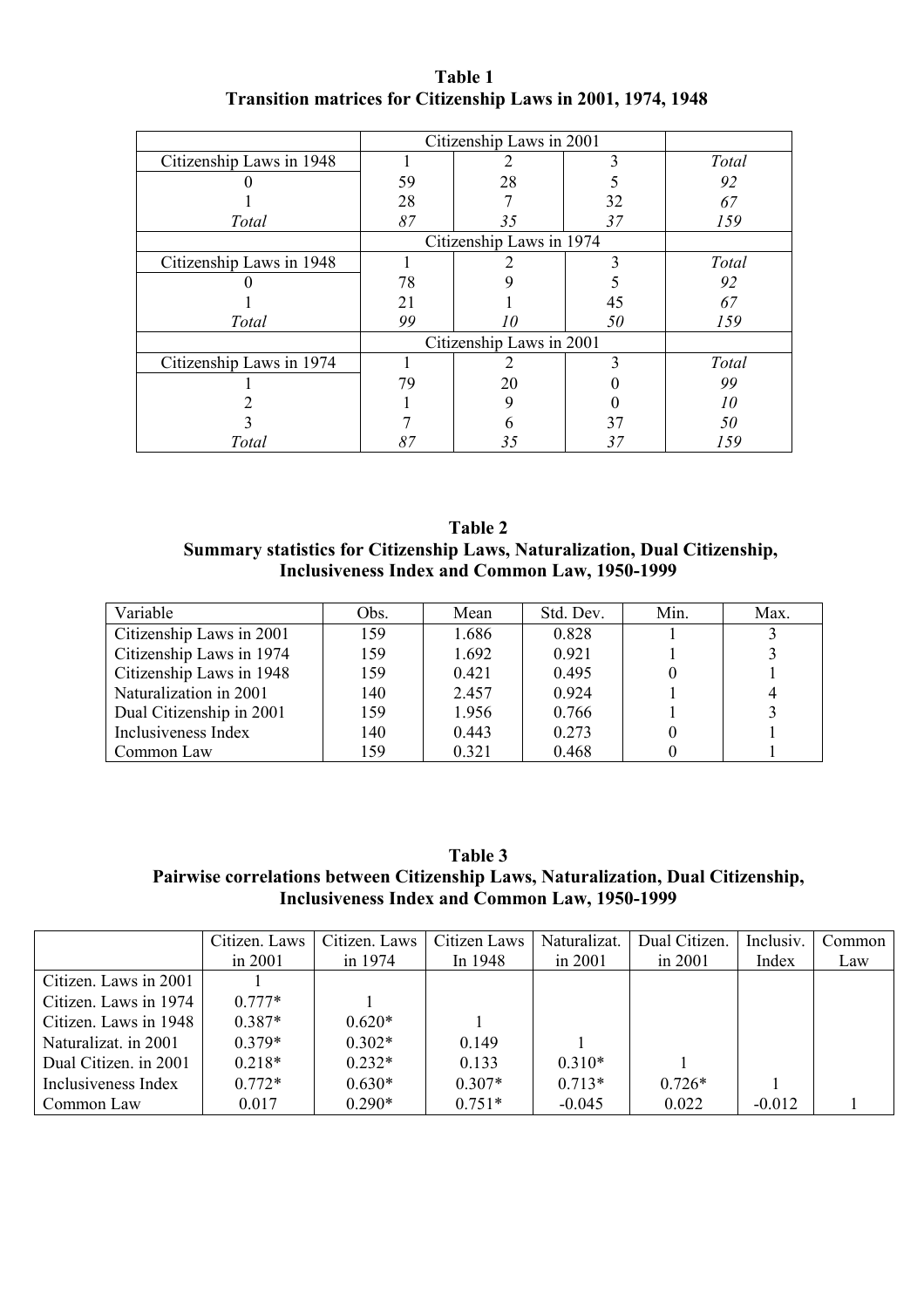| Table 4                                                  |  |  |  |  |  |  |  |  |  |
|----------------------------------------------------------|--|--|--|--|--|--|--|--|--|
| Summary statistics (panel data <sup>§</sup> ), 1950-1999 |  |  |  |  |  |  |  |  |  |

| $\beta$ ummary statistics (palici data), 1730–1777                                                                                      |      |        |           |           |        |  |  |  |  |  |
|-----------------------------------------------------------------------------------------------------------------------------------------|------|--------|-----------|-----------|--------|--|--|--|--|--|
| Variable                                                                                                                                | Obs. | Mean   | Std. Dev. | Min.      | Max.   |  |  |  |  |  |
| <b>Current Citizenship Laws</b>                                                                                                         | 318  | 1.689  | 0.874     |           | 3      |  |  |  |  |  |
| Citizenship Laws in 1948                                                                                                                | 318  | 0.421  | 0.495     |           |        |  |  |  |  |  |
| Net Migration                                                                                                                           | 301  | 0.157  | 9.584     | $-69.708$ | 85.770 |  |  |  |  |  |
| Berlin Wall                                                                                                                             | 318  | 0.053  | 0.225     | $\theta$  |        |  |  |  |  |  |
| Decolonization                                                                                                                          | 318  | 0.252  | 0.435     | $\Omega$  |        |  |  |  |  |  |
| Other Border Changes                                                                                                                    | 318  | 0.022  | 0.147     | 0         |        |  |  |  |  |  |
| British colony                                                                                                                          | 318  | 0.308  | 0.462     | 0         |        |  |  |  |  |  |
| Latin America                                                                                                                           | 318  | 0.164  | 0.370     | $\theta$  |        |  |  |  |  |  |
| Sub-Saharan Africa                                                                                                                      | 318  | 0.264  | 0.442     | 0         |        |  |  |  |  |  |
| Southern Europe                                                                                                                         | 318  | 0.044  | 0.205     | 0         |        |  |  |  |  |  |
| Oil                                                                                                                                     | 318  | 0.088  | 0.284     | 0         |        |  |  |  |  |  |
| Socialist                                                                                                                               | 318  | 0.176  | 0.382     | 0         |        |  |  |  |  |  |
| <b>Small Country</b>                                                                                                                    | 318  | 0.151  | 0.359     | 0         |        |  |  |  |  |  |
| <b>Political Rights</b>                                                                                                                 | 318  | 4.346  | 2.230     |           |        |  |  |  |  |  |
| Ethnolinguistic Fractionalization                                                                                                       | 266  | 0.355  | 0.299     | 0         | 0.89   |  |  |  |  |  |
| Catholic Share                                                                                                                          | 318  | 30.821 | 35.185    |           | 97.3   |  |  |  |  |  |
| Government Consumption                                                                                                                  | 258  | 19.001 | 10.407    | 2.465     | 60.096 |  |  |  |  |  |
| Log GDP per capita                                                                                                                      | 258  | 7.446  | 1.243     | 4.958     | 10.06  |  |  |  |  |  |
| <b>GINI</b> Index                                                                                                                       | 152  | 40.420 | 9.832     | 20.495    | 62.3   |  |  |  |  |  |
| Common Law                                                                                                                              | 318  | 0.321  | 0.468     | $\theta$  |        |  |  |  |  |  |
| <sup>§</sup> The panel sample includes two cross-sections of our 159 countries. The first cross-section is composed by country averages |      |        |           |           |        |  |  |  |  |  |

over the period 1950-1974 while the second cross-section is composed by country averages over the period 1975-1999. The variable Current Citizenship Laws includes two observations for the laws at the end of each period, i.e., citizenship laws in 1974 for the first period and citizenship laws in 2001 for the second period.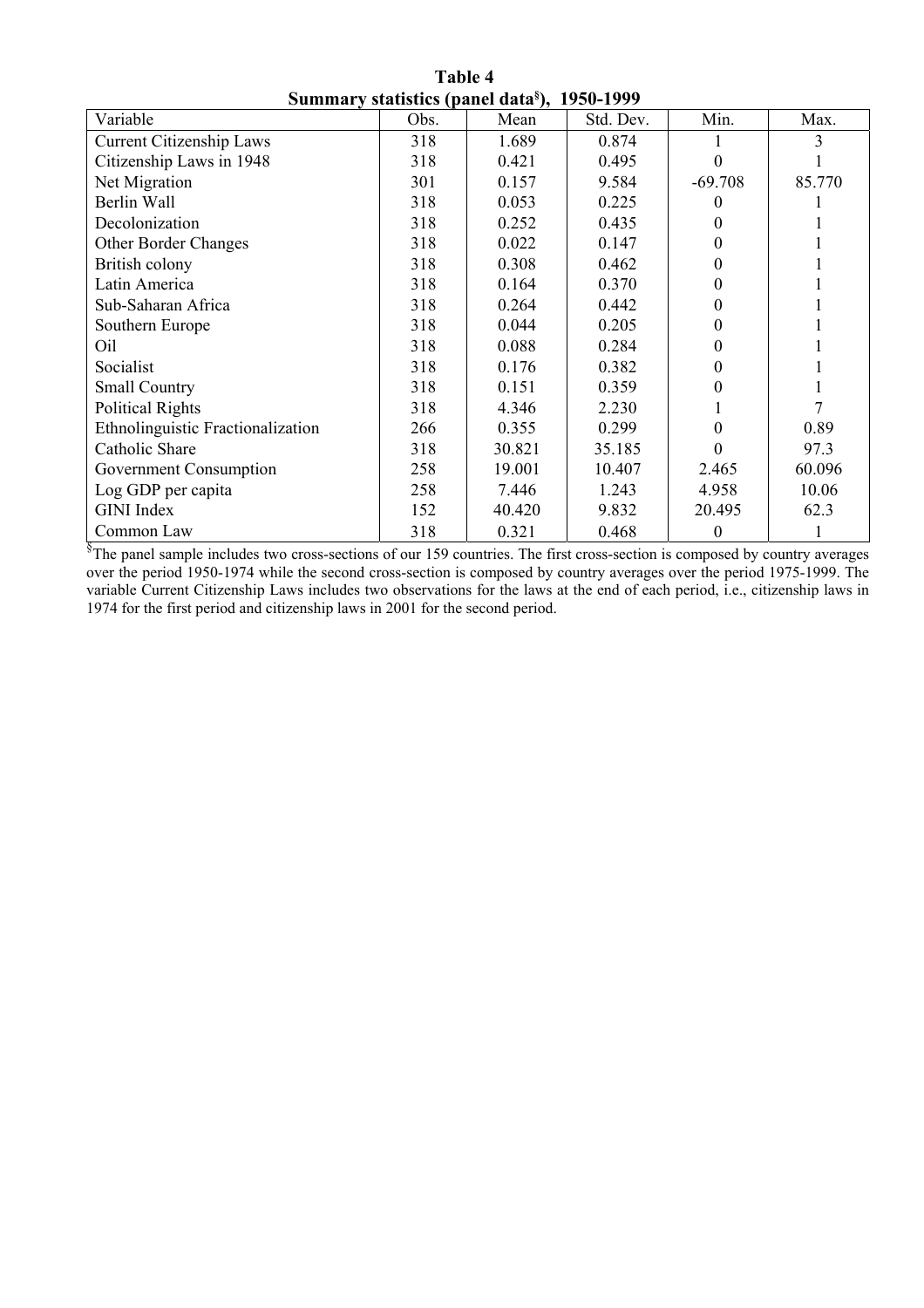**Table 5 Pairwise correlations among dependent and independent variables (panel data§), 1950-1999** 

|                       | Current<br>Citizen. | Citizen.<br>Laws | Net<br>Migr. | Decolo<br>nization | Berlin<br>Wall | Other<br>Border | <b>British</b><br>Colony | Latin<br>America | Sub-<br>Saharan | South<br>Europe | Oil       | Socialist | Small<br>Country | Political<br>Rights | Ethno.<br>Fraction. | Catholic<br>Share | Govern.<br>Cons. | Log<br><b>GDP</b> | <b>GINI</b><br>Index |
|-----------------------|---------------------|------------------|--------------|--------------------|----------------|-----------------|--------------------------|------------------|-----------------|-----------------|-----------|-----------|------------------|---------------------|---------------------|-------------------|------------------|-------------------|----------------------|
| Current Citizen. Laws | Laws                | in 1948          |              |                    |                | Changes         |                          |                  | Africa          |                 |           |           |                  |                     |                     |                   |                  | Per cap           |                      |
| Citizen. Laws in 1948 | $0.509*$            |                  |              |                    |                |                 |                          |                  |                 |                 |           |           |                  |                     |                     |                   |                  |                   |                      |
| Net Migration         | $-0.136*$           | $-0.017$         |              |                    |                |                 |                          |                  |                 |                 |           |           |                  |                     |                     |                   |                  |                   |                      |
| Decolonization        | $-0.059$            | 0.063            | 0.008        |                    |                |                 |                          |                  |                 |                 |           |           |                  |                     |                     |                   |                  |                   |                      |
| Berlin Wall           | $-0.075$            | $-0.203*$        | $-0.023$     | $-0.138*$          |                |                 |                          |                  |                 |                 |           |           |                  |                     |                     |                   |                  |                   |                      |
| Other Border Changes  | $-0.069$            | 0.002            | 0.007        | 0.061              | $-0.036$       |                 |                          |                  |                 |                 |           |           |                  |                     |                     |                   |                  |                   |                      |
| <b>British Colony</b> | 0.020               | $0.506*$         | 0.085        | $0.288*$           | $-0.159*$      | 0.086           |                          |                  |                 |                 |           |           |                  |                     |                     |                   |                  |                   |                      |
| Latin America         | $0.577*$            | $0.484*$         | $-0.158*$    | $-0.139*$          | $-0.105$       | $-0.066$        | $-0.001$                 |                  |                 |                 |           |           |                  |                     |                     |                   |                  |                   |                      |
| Sub-Saharan Africa    | $-0.089$            | $-0.078$         | $-0.062$     | $0.310*$           | $-0.142*$      | $-0.090$        | 0.064                    | $-0.265*$        |                 |                 |           |           |                  |                     |                     |                   |                  |                   |                      |
| Southern Europe       | $-0.082$            | $-0.183*$        | $-0.038$     | $-0.124*$          | 0.085          | $-0.032$        | $-0.077$                 | $-0.095$         | $-0.129*$       |                 |           |           |                  |                     |                     |                   |                  |                   |                      |
| Oil                   | $-0.131*$           | $-0.040$         | $0.375*$     | 0.050              | $-0.074$       | $-0.047$        | 0.081                    | $-0.077$         | $-0.086$        | $-0.067$        |           |           |                  |                     |                     |                   |                  |                   |                      |
| Socialist             | $-0.251*$           | $-0.328*$        | $-0.033$     | $-0.173*$          | $0.477*$       | 0.043           | $-0.273*$                | $-0.160*$        | $-0.277*$       | 0.062           | $-0.144*$ |           |                  |                     |                     |                   |                  |                   |                      |
| Small Country         | $0.120*$            | $0.174*$         | 0.005        | $0.140*$           | $-0.100$       | $-0.003$        | $0.365*$                 | 0.099            | 0.066           | $-0.005$        | $-0.007$  | $-0.195*$ |                  |                     |                     |                   |                  |                   |                      |
| Political Rights      | $0.308*$            | $0.119*$         | $-0.101$     | $-0.207*$          | 0.038          | $-0.014$        | $-0.073$                 | $0.176*$         | $-0.253*$       | $0.215*$        | $-0.347*$ | $-0.079$  | $0.148*$         |                     |                     |                   |                  |                   |                      |
| Ethno. Fraction.      | $-0.057$            | 0.057            | 0.041        | $0.241*$           | $-0.064$       | $-0.091$        | $0.128*$                 | $-0.270*$        | $0.634*$        | $-0.169*$       | 0.091     | $-0.192*$ | 0.017            | $-0.312*$           |                     |                   |                  |                   |                      |
| Catholic Share        | $0.383*$            | $0.153*$         | $-0.157*$    | $-0.192*$          | $-0.044$       | $-0.107$        | $-0.218*$                | $0.536*$         | $-0.071$        | $0.265*$        | $-0.155*$ | $-0.144*$ | 0.017            | $0.346*$            | $-0.170*$           |                   |                  |                   |                      |
| Govern. Consumpt.     | 0.003               | $-0.080$         | 0.027        | $-0.009$           | $0.230*$       | 0.055           | $0.136*$                 | $-0.064$         | 0.118           | $-0.068$        | $-0.022$  | $0.175*$  | $-0.014$         | $-0.211*$           | 0.116               | $-0.122*$         |                  |                   |                      |
| Log GDP per cap.      | 0.038               | $-0.080$         | $0.192*$     | $-0.522*$          | $0.262*$       | $-0.090$        | $-0.127*$                | 0.027            | $-0.474*$       | $0.176*$        | 0.075     | $0.190*$  | 0.120            | 0.389*              | $-0.406*$           | 0.082             | $-0.006$         |                   |                      |
| <b>GINI</b> Index     | $0.244*$            | $0.412*$         | $-0.123$     | 0.034              | $-0.288*$      | $-0.116$        | $0.165*$                 | $0.504*$         | $0.285*$        | $-0.155$        | $-0.006$  | $-0.448*$ | $0.190*$         | $-0.199*$           | $0.23*9$            | $0.244*$          | 0.054            | $-0.342*$         |                      |
| Common Law            | $0.160*$            | $0.751*$         | 0.029        | $0.176*$           | $-0.163*$      | 0.035           | $0.650*$                 | $-0.049$         | 0.077           | $-0.148*$       | 0.024     | $-0.282*$ | $0.237*$         | 0.039               | $0.239*$            | $-0.253*$         | $-0.020$         | $-0.075$          | 0.082                |

 $\frac{1}{3}$ The panel sample includes two cross-sections of our 159 countries. The first cross-section is composed by country averages over the period 1950-1974 while the second cross-section is composed by country averages over the period 1975-1999. The variable Current Citizenship Laws includes two observations for the laws at the end of each period, i.e., citizenship laws in 1974 for the first period and citizenship laws in 2001 for the second period.

\* significant at 5%.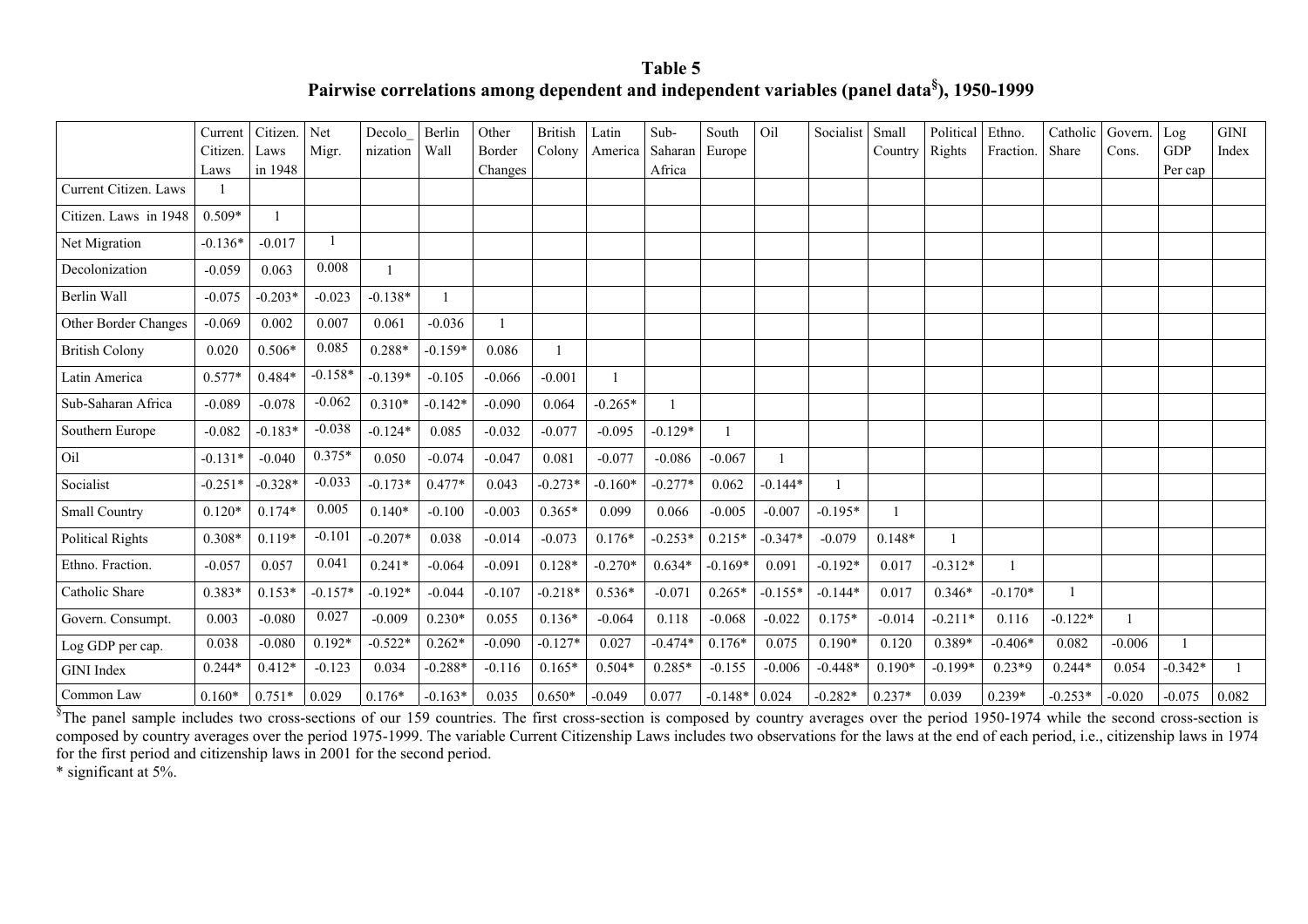| Table 6                                                      |  |  |  |  |  |  |  |  |
|--------------------------------------------------------------|--|--|--|--|--|--|--|--|
| The determinants of citizenship laws, 1950-1999 <sup>§</sup> |  |  |  |  |  |  |  |  |

|                                                                                                                                                                                   |                    | <b>PANEL</b>       |            |            | <b>FIRST SUBSAMPLE</b>  |            | <b>SECOND SUBSAMPLE</b> |                     |            |  |
|-----------------------------------------------------------------------------------------------------------------------------------------------------------------------------------|--------------------|--------------------|------------|------------|-------------------------|------------|-------------------------|---------------------|------------|--|
|                                                                                                                                                                                   | Current            | Current            | Current    | Citizen.   | Citizen.                | Citizen.   | Citizen.                | Citizen.            | Citizen.   |  |
|                                                                                                                                                                                   | Citizen.           | Citizen.           | Citizen.   | Laws in    | Laws in                 | Laws in    | Laws in                 | Laws in             | Laws in    |  |
|                                                                                                                                                                                   | Laws               | Laws               | Laws       | 1974       | 1974                    | 1974       | 2001                    | 2001                | 2001       |  |
| Citizenship Laws in 1948                                                                                                                                                          | $2.024***$         | $2.112***$         | 1.945**    | $2.857***$ | 3.519*** 3.547**        |            | 1.362***                | 1.393**             | 1.204      |  |
|                                                                                                                                                                                   | [0.325]            | [0.562]            | [0.852]    | [0.402]    | [0.875]                 | [1.593]    | [0.338]                 | [0.677]             | [0.860]    |  |
| Net Migration                                                                                                                                                                     | $-0.040*$          | 0.079              | $0.278*$   | $-0.037$   | 0.075                   | $0.345*$   | $-0.054**$              | 0.066               | $0.164**$  |  |
|                                                                                                                                                                                   | [0.023]            | [0.062]            | [0.150]    | [0.035]    | [0.060]                 | [0.183]    | [0.027]                 | [0.091]             | [0.075]    |  |
| Latin America                                                                                                                                                                     |                    | 2.666***           | $3.337***$ |            | $2.360**$               | $4.271***$ |                         | 2.993***            | $3.237***$ |  |
|                                                                                                                                                                                   |                    | [0.903]            | [1.157]    |            | [0.921]                 | [1.524]    |                         | [1.043]             | [1.131]    |  |
| <b>British Colony</b>                                                                                                                                                             |                    | $-1.637***-1.698*$ |            |            | $-1.921**$              | $-2.276$   |                         | $-1.798**$          | $-1.514$   |  |
|                                                                                                                                                                                   |                    | [0.600]            | [1.009]    |            | [0.936]                 | [2.568]    |                         | [0.809]             | [0.994]    |  |
| Sub-Saharan Africa                                                                                                                                                                |                    | $-0.123$           | $-0.094$   |            | 0.248                   | 0.147      |                         |                     |            |  |
|                                                                                                                                                                                   |                    | [0.420]            | [0.541]    |            | [0.609]                 | [0.899]    |                         |                     |            |  |
| British Colony*Net Migr.                                                                                                                                                          |                    | $-0.075$           | $-0.436*$  |            | $-0.056$                | $-0.739**$ |                         | $-0.202$            | $-0.328$   |  |
|                                                                                                                                                                                   |                    | [0.077]            | [0.258]    |            | [0.062]                 | [0.371]    |                         | [0.166]             | [0.262]    |  |
| Sub-Sah. Africa*Net Migr.                                                                                                                                                         |                    | $-0.139**$         | $-0.339**$ |            | $-0.282*$               | $-0.570*$  |                         |                     |            |  |
|                                                                                                                                                                                   |                    | [0.070]            | [0.159]    |            | [0.146]                 | [0.301]    |                         |                     |            |  |
| Southern Europe                                                                                                                                                                   |                    | 0.332              | 0.587      |            |                         |            |                         | 0.473               | 0.342      |  |
|                                                                                                                                                                                   |                    | [0.365]            | [0.508]    |            |                         |            |                         | [0.455]             | [0.500]    |  |
| Socialist                                                                                                                                                                         |                    | $-0.929**$         | $-0.857$   |            |                         |            |                         | $-0.711$            | $-1.172$   |  |
|                                                                                                                                                                                   |                    | [0.437]            | [1.195]    |            |                         |            |                         | [0.459]             | [1.296]    |  |
| Oil                                                                                                                                                                               |                    | $-1.466**$         | $-1.881**$ |            | $-1.123$                | $-2.307**$ |                         | $-1.815**$          | $-1.301$   |  |
|                                                                                                                                                                                   |                    | [0.596]            | [0.828]    |            | [0.743]                 | [1.161]    |                         | [0.915]             | [0.867]    |  |
| <b>Small Country</b>                                                                                                                                                              |                    | 0.564              | $-0.062$   |            | 0.947                   | 0.443      |                         | 0.044               | $-0.680$   |  |
|                                                                                                                                                                                   |                    | [0.615]            | [0.935]    |            | [0.815]                 | [1.281]    |                         | [0.800]             | [1.117]    |  |
| Political Rights                                                                                                                                                                  |                    |                    | 0.201      |            |                         | 0.136      |                         |                     | $0.367**$  |  |
|                                                                                                                                                                                   |                    |                    | [0.145]    |            |                         | [0.302]    |                         |                     | [0.179]    |  |
| Catholic Share                                                                                                                                                                    |                    |                    | 0.002      |            |                         | $-0.012$   |                         |                     | 0.008      |  |
|                                                                                                                                                                                   |                    |                    | [0.007]    |            |                         | [0.013]    |                         |                     | [0.006]    |  |
| Ethno.Fractionalization                                                                                                                                                           |                    |                    | 1.278      |            |                         | 2.478*     |                         |                     | 0.859      |  |
|                                                                                                                                                                                   |                    |                    | [0.960]    |            |                         | [1.296]    |                         |                     | [0.926]    |  |
| Government Consumption                                                                                                                                                            |                    |                    | $0.047**$  |            |                         | $0.090***$ |                         |                     | $0.057*$   |  |
|                                                                                                                                                                                   |                    |                    | [0.022]    |            |                         | [0.030]    |                         |                     | [0.030]    |  |
| Decolonization                                                                                                                                                                    |                    |                    | $-0.066$   |            |                         | $-1.176$   |                         |                     | $-1.883*$  |  |
|                                                                                                                                                                                   |                    |                    | [0.385]    |            |                         | [1.872]    |                         |                     | [1.093]    |  |
| Berlin Wall                                                                                                                                                                       |                    |                    | $0.843*$   |            |                         |            |                         |                     | 0.51       |  |
|                                                                                                                                                                                   |                    |                    | [0.492]    |            |                         |            |                         |                     | [0.484]    |  |
| Other Border Changes                                                                                                                                                              |                    |                    | $-0.42$    |            |                         | 0.558      |                         |                     |            |  |
|                                                                                                                                                                                   |                    |                    | [1.377]    |            |                         | [1.461]    |                         |                     |            |  |
| Cut Point 1                                                                                                                                                                       | $1.113***$ 0.766** |                    | $3.193**$  | $1.706***$ | $1.886***$ 4.033        |            | $0.701***$              | 0.305               | $3.764**$  |  |
|                                                                                                                                                                                   | [0.191]            | [0.303]            | [1.262]    | [0.283]    | [0.356]                 | [2.792]    | [0.204]                 | [0.282]             | [1.473]    |  |
| Cut Point 2                                                                                                                                                                       |                    | 1.967*** 1.885***  | $4.442***$ |            | 2.186*** 2.511*** 4.966 |            | $1.857***$              | $1.950***$ 5.496*** |            |  |
|                                                                                                                                                                                   | [0.189]            | [0.298]            | [1.281]    | [0.252]    | [0.321]                 | [2.827]    | [0.193]                 | [0.315]             | [1.576]    |  |
|                                                                                                                                                                                   |                    |                    |            |            |                         |            |                         |                     |            |  |
| Observations                                                                                                                                                                      | 301                | 301                | 225        | 144        | 144                     | 102        | 157                     | 157                 | 123        |  |
| McFadden's R2                                                                                                                                                                     | 0.13               | 0.27               | 0.34       | 0.25       | 0.37                    | 0.5        | 0.07                    | 0.26                | 0.33       |  |
| Count R <sub>2</sub><br><sup>§</sup> Ordered logit estimates. Robust standard errors in brackets. In the panel sample, robust standard errors assume clustering at country level. | 0.67               | 0.75               | 0.75       | 0.77       | 0.83                    | 0.85       | 0.57                    | 0.68                | 0.78       |  |

The panel refers to the period 1950-1999 (see also footnote to Table 10). The first subsample refers to the period 1950-1974 while the second subsample refers to the period 1975-1999. In the panel, the variable Current Citizenship Laws includes two observations for the laws at the end of each period, i.e., citizenship laws in 1974 for the first period and citizenship laws in 2001 for the second period. \*significant at 10%; \*\* significant at 5%; \*\*\* significant at 1%.